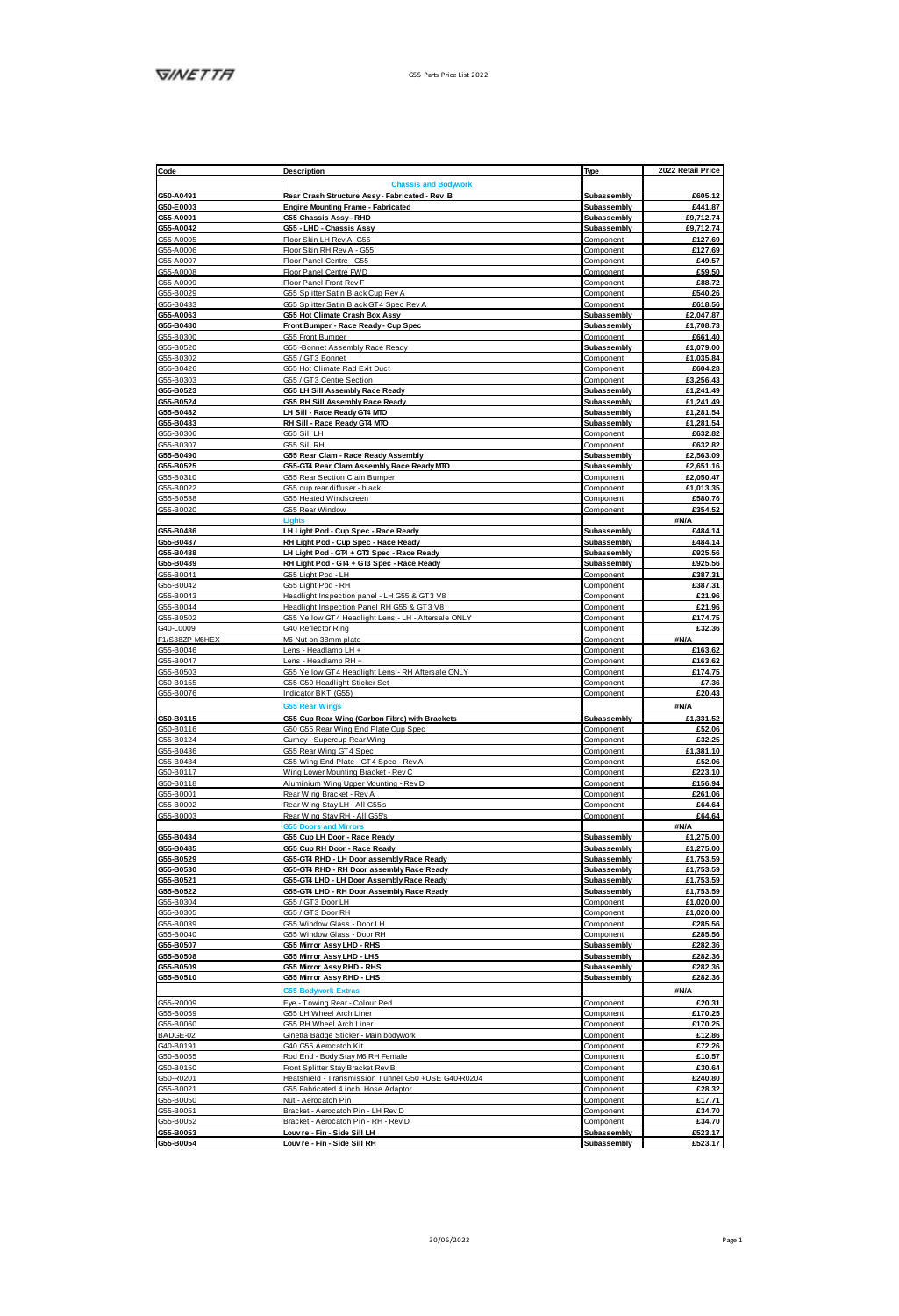| G55-B0071<br>G55-B0072<br>GSS-B0073                                                                                                                                                                                                                                                                                                                                                                                                                                                                        | Panel - Door Sealing FWD LH +                                                            |                          |                                |
|------------------------------------------------------------------------------------------------------------------------------------------------------------------------------------------------------------------------------------------------------------------------------------------------------------------------------------------------------------------------------------------------------------------------------------------------------------------------------------------------------------|------------------------------------------------------------------------------------------|--------------------------|--------------------------------|
|                                                                                                                                                                                                                                                                                                                                                                                                                                                                                                            |                                                                                          | Component                | £35.41                         |
|                                                                                                                                                                                                                                                                                                                                                                                                                                                                                                            | Panel - Door Sealing FWD RH +                                                            | Component                | £35.41                         |
|                                                                                                                                                                                                                                                                                                                                                                                                                                                                                                            | G55 & GT 3 V8 Bracket - Diffuser Rear +                                                  | Component                | £19.82                         |
| G55-B0095                                                                                                                                                                                                                                                                                                                                                                                                                                                                                                  | GS0 GT4 Bonnet and GSS Body Adjustable Latch                                             | Component                | 623.57                         |
|                                                                                                                                                                                                                                                                                                                                                                                                                                                                                                            |                                                                                          |                          |                                |
| G55-B0096                                                                                                                                                                                                                                                                                                                                                                                                                                                                                                  | G55 Rear Section Strike Plate GT3 Bonnet - Straight                                      | Component                | £3.59                          |
| G55-B0097<br>G55-B0097<br>G55-B0098                                                                                                                                                                                                                                                                                                                                                                                                                                                                        | G55 Rear Section Strike Plate GT3 Bonnet - 90 deg                                        | Component                | £3.47                          |
|                                                                                                                                                                                                                                                                                                                                                                                                                                                                                                            | GS0 GT4 Bonnet and GSS Rear Section Strike Plate                                         | Component                | 63.87                          |
|                                                                                                                                                                                                                                                                                                                                                                                                                                                                                                            | Bracket - Bumper Upper - Rev B                                                           | Component                | £24.67                         |
| GS5-B0113                                                                                                                                                                                                                                                                                                                                                                                                                                                                                                  |                                                                                          |                          |                                |
|                                                                                                                                                                                                                                                                                                                                                                                                                                                                                                            | Cable - Front solitter cable assy Short                                                  | Component                | £77.67                         |
| G55-B0114                                                                                                                                                                                                                                                                                                                                                                                                                                                                                                  | Bracket Lower - Fit Solitter Cable                                                       | Component                | £6.02                          |
| GSS-B0115                                                                                                                                                                                                                                                                                                                                                                                                                                                                                                  | Bracket Fwd - Front Solitter Cable Upper                                                 | Component                | £18.27                         |
| G55-B0116                                                                                                                                                                                                                                                                                                                                                                                                                                                                                                  | Bracket Rear LH - Front Splitter Cable Upper                                             | Component                | £21.19                         |
| G55-B0117                                                                                                                                                                                                                                                                                                                                                                                                                                                                                                  | Bracket Rear RH - Front Splitter Cable Upper                                             | Component                | £21.19                         |
|                                                                                                                                                                                                                                                                                                                                                                                                                                                                                                            |                                                                                          |                          |                                |
| G55-B0118                                                                                                                                                                                                                                                                                                                                                                                                                                                                                                  | Cable - Front solitter cable assy long                                                   | Component                | 679.83                         |
| G55-B0119                                                                                                                                                                                                                                                                                                                                                                                                                                                                                                  | Carbon sticker rear 1/4 Lh                                                               | Component                | £14.87                         |
| G55-B0120<br>G55-B0121                                                                                                                                                                                                                                                                                                                                                                                                                                                                                     | Carbon sticker mar 1/4 R/h                                                               | Component                | £14.87                         |
|                                                                                                                                                                                                                                                                                                                                                                                                                                                                                                            | Bracket Lower - Rear Diffuser                                                            |                          | £15.40                         |
|                                                                                                                                                                                                                                                                                                                                                                                                                                                                                                            |                                                                                          | Component                |                                |
| G55-B0122                                                                                                                                                                                                                                                                                                                                                                                                                                                                                                  | Rear diffuser skid plate - Rev A                                                         | Component                | <b>P56.31</b>                  |
| GS5-B0123                                                                                                                                                                                                                                                                                                                                                                                                                                                                                                  | Stay - Front Splitter                                                                    | Component                | £13.97                         |
| G55-B0129                                                                                                                                                                                                                                                                                                                                                                                                                                                                                                  | Centre Burnper Large Mesh - Grille - G55/G50                                             | Component                | £61.89                         |
| G55-B0134                                                                                                                                                                                                                                                                                                                                                                                                                                                                                                  |                                                                                          |                          |                                |
|                                                                                                                                                                                                                                                                                                                                                                                                                                                                                                            | Center bumper Mesh - Grille - Iower - G55                                                | Component                | £31.36                         |
| G55-B0137                                                                                                                                                                                                                                                                                                                                                                                                                                                                                                  | Rear Clam Centre Mesh - Grille                                                           | Component                | £22.67                         |
| G55-B0138                                                                                                                                                                                                                                                                                                                                                                                                                                                                                                  | GSS LH Rear Clam Mesh - Grille                                                           | Component                | £33.99                         |
| GSS-B0139                                                                                                                                                                                                                                                                                                                                                                                                                                                                                                  | GSS RH Rear Clam Mesh - Grille                                                           | Component                | £33.99                         |
| G55-B0250                                                                                                                                                                                                                                                                                                                                                                                                                                                                                                  |                                                                                          | Subassembly              | #117.89                        |
|                                                                                                                                                                                                                                                                                                                                                                                                                                                                                                            | G55 Cat Mesh Grille - Front Left Assy                                                    |                          |                                |
| G55-B0251                                                                                                                                                                                                                                                                                                                                                                                                                                                                                                  | G55-Cat Mesh Grille - Front Right Assy                                                   | Subassembly              | £117.56                        |
| G55-B0409                                                                                                                                                                                                                                                                                                                                                                                                                                                                                                  | G55 Cat Mesh Grill - Top LH - RHD - Assy - Rev B                                         | Subassembly              | £114.23                        |
| G55-B0410                                                                                                                                                                                                                                                                                                                                                                                                                                                                                                  | G55 Cat Mash Grille - Top RH LHD + RHD Top Assy - Rev A                                  | Subassembly              | £110.59                        |
| G55-B0412                                                                                                                                                                                                                                                                                                                                                                                                                                                                                                  |                                                                                          |                          | £6.94                          |
|                                                                                                                                                                                                                                                                                                                                                                                                                                                                                                            | Sill Blanking Plate - Top                                                                | Component                |                                |
| G55-B0421                                                                                                                                                                                                                                                                                                                                                                                                                                                                                                  | 98 Octane Sticker 3.7 V6                                                                 | Component                | £3.53                          |
| G55-B0422                                                                                                                                                                                                                                                                                                                                                                                                                                                                                                  | Silencer Sill Mesh - Grille - RH and LH - 1020 x 100mm                                   | Subassembly              | £24.94                         |
| GSS-ROASS                                                                                                                                                                                                                                                                                                                                                                                                                                                                                                  | Front Burnper Side Mesh LH                                                               | Component                | <b>£22.69</b>                  |
| GS5-B0457                                                                                                                                                                                                                                                                                                                                                                                                                                                                                                  |                                                                                          |                          |                                |
|                                                                                                                                                                                                                                                                                                                                                                                                                                                                                                            | Front Burnper Side Mesh RH                                                               | Component                | £22.69                         |
| G40-R0204                                                                                                                                                                                                                                                                                                                                                                                                                                                                                                  | G40 G50 Heatshield 1000mm x 900mm WAS G50-R0201                                          | Component                | £281.00                        |
| G55-B0462                                                                                                                                                                                                                                                                                                                                                                                                                                                                                                  | G55 Side Exit Exhaust Sill Heat Shield L/H Rev A Rolled                                  | <b>Subassembly</b>       | £19.17                         |
| 055-B0464                                                                                                                                                                                                                                                                                                                                                                                                                                                                                                  | G55 Side Exit Exhaust Heat Shield RH Rolled                                              | Subassembly              | £19.17                         |
| GSS-B0467                                                                                                                                                                                                                                                                                                                                                                                                                                                                                                  | Side Exit Exhaust Sill Rear Mesh LH                                                      |                          | £61.89                         |
|                                                                                                                                                                                                                                                                                                                                                                                                                                                                                                            |                                                                                          | Component                |                                |
| G55-B0468                                                                                                                                                                                                                                                                                                                                                                                                                                                                                                  | Side Exit Exhaust Sill Rear Mesh RH                                                      | Component                | £61.89                         |
| GSS-B0469                                                                                                                                                                                                                                                                                                                                                                                                                                                                                                  | Side Exit Exhaust Rear Burroer Mesh                                                      | Component                | £61.89                         |
|                                                                                                                                                                                                                                                                                                                                                                                                                                                                                                            | <b>GSS - INTERIOR</b>                                                                    |                          | AN/A                           |
|                                                                                                                                                                                                                                                                                                                                                                                                                                                                                                            |                                                                                          |                          |                                |
| G40-Q0113<br>G55-Q0023                                                                                                                                                                                                                                                                                                                                                                                                                                                                                     | G40 Corbeau Seat L/Spec Runners set inc Ginetta Spec Handle                              | Component                | £101.64                        |
|                                                                                                                                                                                                                                                                                                                                                                                                                                                                                                            | GSS Corbeau Seat Muntion Rearlet I H Rev R                                               | Component                | 629.20                         |
| G55-Q0024                                                                                                                                                                                                                                                                                                                                                                                                                                                                                                  | GSS Corbeau Seat Mounting Bracket RH Rey B                                               | Component                | £29.20                         |
| G40-Q0110                                                                                                                                                                                                                                                                                                                                                                                                                                                                                                  |                                                                                          |                          |                                |
|                                                                                                                                                                                                                                                                                                                                                                                                                                                                                                            | G40-G55 Corbeau Revenge Seat                                                             | Component                | £630.15                        |
| G40-Q0003                                                                                                                                                                                                                                                                                                                                                                                                                                                                                                  | Searbelt hamess - Orange - G40 G50 G55                                                   | Component                | £281.89                        |
| G50-R0008                                                                                                                                                                                                                                                                                                                                                                                                                                                                                                  | Fire Extinguisher - 4 ltr - 6.4kg G40 G50 G55 GT3                                        | Component                | £311.10                        |
|                                                                                                                                                                                                                                                                                                                                                                                                                                                                                                            | G40 G55 Roll Bar Padding for 50mm dia. tube                                              |                          | £39.17                         |
|                                                                                                                                                                                                                                                                                                                                                                                                                                                                                                            |                                                                                          |                          |                                |
|                                                                                                                                                                                                                                                                                                                                                                                                                                                                                                            |                                                                                          | Component                |                                |
|                                                                                                                                                                                                                                                                                                                                                                                                                                                                                                            | Door Hinge Top L/H                                                                       | Component                | £51.62                         |
|                                                                                                                                                                                                                                                                                                                                                                                                                                                                                                            | Door Hinge Top R/H                                                                       | Component                | £57.56                         |
|                                                                                                                                                                                                                                                                                                                                                                                                                                                                                                            |                                                                                          |                          |                                |
| G40-Q0117<br>G50-B0013<br>G50-B0014                                                                                                                                                                                                                                                                                                                                                                                                                                                                        | Door Hinge Bottom L/H                                                                    | Component                | £51.62                         |
|                                                                                                                                                                                                                                                                                                                                                                                                                                                                                                            | Door Hinge Bottom R/H                                                                    | Component                | £52.85                         |
|                                                                                                                                                                                                                                                                                                                                                                                                                                                                                                            | LH G50 G55 Carbon Side Impact Panel                                                      | Subassembly              | £1,912.29                      |
|                                                                                                                                                                                                                                                                                                                                                                                                                                                                                                            | G50 G55 Battery Cover                                                                    | Component                | 692.07                         |
|                                                                                                                                                                                                                                                                                                                                                                                                                                                                                                            |                                                                                          | Subassembly              | £1.912.29                      |
|                                                                                                                                                                                                                                                                                                                                                                                                                                                                                                            | RH G50 G55 Carbon Side Impact Panel                                                      |                          |                                |
|                                                                                                                                                                                                                                                                                                                                                                                                                                                                                                            | Trim Bulkhead Rear                                                                       | Component                | £518.44                        |
|                                                                                                                                                                                                                                                                                                                                                                                                                                                                                                            | Searbelt Trim                                                                            | Component                | £164.31                        |
|                                                                                                                                                                                                                                                                                                                                                                                                                                                                                                            | Plate - Rear Bulkhead - Rev C                                                            | Component                | £22.67                         |
|                                                                                                                                                                                                                                                                                                                                                                                                                                                                                                            | GSS Centre Console tunnel - Rev B                                                        | Component                | £573.69                        |
|                                                                                                                                                                                                                                                                                                                                                                                                                                                                                                            |                                                                                          |                          |                                |
|                                                                                                                                                                                                                                                                                                                                                                                                                                                                                                            | Hatch Inspection Rear - Centre Console +                                                 | Component                | £17.71                         |
|                                                                                                                                                                                                                                                                                                                                                                                                                                                                                                            | Panel Inspection - Centre Console                                                        | Component                | £195.48                        |
|                                                                                                                                                                                                                                                                                                                                                                                                                                                                                                            | Finisher Footwell - LH                                                                   | Component                | £193.92                        |
|                                                                                                                                                                                                                                                                                                                                                                                                                                                                                                            | Finisher Footwell - RH                                                                   | Component                | £179.76                        |
|                                                                                                                                                                                                                                                                                                                                                                                                                                                                                                            |                                                                                          |                          |                                |
|                                                                                                                                                                                                                                                                                                                                                                                                                                                                                                            | Bracket - Dashboard - Centre +                                                           | Component                | £21.25                         |
|                                                                                                                                                                                                                                                                                                                                                                                                                                                                                                            | LH G55 Carbon Side Impact Outer Cover                                                    | Component                | £403.93                        |
|                                                                                                                                                                                                                                                                                                                                                                                                                                                                                                            | RH GSS Carbon Side Impact Duter Cover                                                    | Component                | <b>FARS 93</b>                 |
|                                                                                                                                                                                                                                                                                                                                                                                                                                                                                                            | Bracket - Fire Ext. Master Switch                                                        | Component                | £18.57                         |
|                                                                                                                                                                                                                                                                                                                                                                                                                                                                                                            | Rranket - Water Hearler Tank Assembly                                                    | Component                | 651.21                         |
|                                                                                                                                                                                                                                                                                                                                                                                                                                                                                                            |                                                                                          |                          |                                |
|                                                                                                                                                                                                                                                                                                                                                                                                                                                                                                            | MCV Res Brk Assy G55                                                                     | Component                | £63.75                         |
|                                                                                                                                                                                                                                                                                                                                                                                                                                                                                                            | Bung - Chassis Tube G55 +                                                                | Component                | £0.49                          |
|                                                                                                                                                                                                                                                                                                                                                                                                                                                                                                            | Bracket - Rear Screen Mounting +                                                         | Component                | £14.94                         |
|                                                                                                                                                                                                                                                                                                                                                                                                                                                                                                            |                                                                                          |                          |                                |
|                                                                                                                                                                                                                                                                                                                                                                                                                                                                                                            | 55 - Su                                                                                  |                          | <b>#N/A</b>                    |
|                                                                                                                                                                                                                                                                                                                                                                                                                                                                                                            | GSS Supercup 2 Way Adjustable Damper Front                                               | Component                | £1.175.00                      |
|                                                                                                                                                                                                                                                                                                                                                                                                                                                                                                            | GSS Supercup 2 Way Adjustable Damper Rear                                                | Component                | £1,175.00                      |
|                                                                                                                                                                                                                                                                                                                                                                                                                                                                                                            |                                                                                          |                          |                                |
|                                                                                                                                                                                                                                                                                                                                                                                                                                                                                                            | Front Anti Roll Bar Assy - Fabricated                                                    | Subassembly              | £271.70                        |
|                                                                                                                                                                                                                                                                                                                                                                                                                                                                                                            | G55 Front Lower Left Wishbone - Fabricated - Rev A                                       | Subassembly              | £141.65                        |
|                                                                                                                                                                                                                                                                                                                                                                                                                                                                                                            | G55 Front Lower Right Wishbone - Fabricated- Rev A                                       | Subassembly              | £172.82                        |
|                                                                                                                                                                                                                                                                                                                                                                                                                                                                                                            |                                                                                          | <b>Subassembly</b>       | <b>F364 44</b>                 |
|                                                                                                                                                                                                                                                                                                                                                                                                                                                                                                            | Front Lower Left Wishbone - Assembled- G50 G55 - Update 2015                             |                          |                                |
|                                                                                                                                                                                                                                                                                                                                                                                                                                                                                                            | Front Lower Right Wishbone - Assembled- Q55 - Update 2015                                | Subassembly              | <b>F364 44</b>                 |
|                                                                                                                                                                                                                                                                                                                                                                                                                                                                                                            | Front Upper Wishbone - Fabricated - 055/073                                              | Subassembly              | £172.82                        |
|                                                                                                                                                                                                                                                                                                                                                                                                                                                                                                            |                                                                                          |                          |                                |
|                                                                                                                                                                                                                                                                                                                                                                                                                                                                                                            | Front Upper Wishbone - Assembled- 050/055/0T3                                            | Subassembly              | £330.07                        |
|                                                                                                                                                                                                                                                                                                                                                                                                                                                                                                            | Front Toe Link 055/055/0T3 - Fabricated                                                  | Subassembly              | £41.87                         |
|                                                                                                                                                                                                                                                                                                                                                                                                                                                                                                            | Front Toe Link - Assy c/w with Rod Ends                                                  | Subassembly              | £269.47                        |
|                                                                                                                                                                                                                                                                                                                                                                                                                                                                                                            |                                                                                          |                          |                                |
|                                                                                                                                                                                                                                                                                                                                                                                                                                                                                                            | Front ARB Drop Link Assy - Assembled                                                     | Subassembly              | £61.89                         |
|                                                                                                                                                                                                                                                                                                                                                                                                                                                                                                            | G50 G55 Rear Anti Roll Bar - Fabricated                                                  | Subassembly              | £299.41                        |
|                                                                                                                                                                                                                                                                                                                                                                                                                                                                                                            | Rear Upper Wishbone - Assembled - G50 G55                                                | Subassembly              | £324.56                        |
|                                                                                                                                                                                                                                                                                                                                                                                                                                                                                                            | Rear Lower Wishbone - Assembled - G55 - Uodate 2015 Rev A                                | Subassembly              | £364.44                        |
|                                                                                                                                                                                                                                                                                                                                                                                                                                                                                                            |                                                                                          |                          |                                |
| G50-B0015<br>G50-B0016<br>G50-B0206<br>G50-L0146<br>G50-B0157<br>G55-B0005<br>G55-B0006<br>G55-B0007<br>G55-B0008<br>G55-B0009<br>G55-B0010<br>G55-B0011<br>G55-B0012<br>G55-B0015<br>G55-B0069<br>GSS-R0070<br>G55-B0081<br>G55-B0082<br>G55-B0085<br>G55-B0101<br>GSS-R0022<br>G55-C0034<br>GS5-D0045<br>G50-C0115<br>G50-C0121<br>G50-C0134<br>050-00137<br>G50-C0138<br>G50-C0139<br>G50-C0143<br>G50-C0144<br>G50-C0148<br>G50-C0151<br>G50-D0039<br>G50-D0054<br>G50-D0055<br>050-00060<br>650-00017 | 050 055 Rear ARB Drop Link Assy - Assembled<br>Upper Wbone Spherical Bearing 0.5 G50 G55 | Subassembly<br>Component | <b>975 64</b><br><b>FRR 64</b> |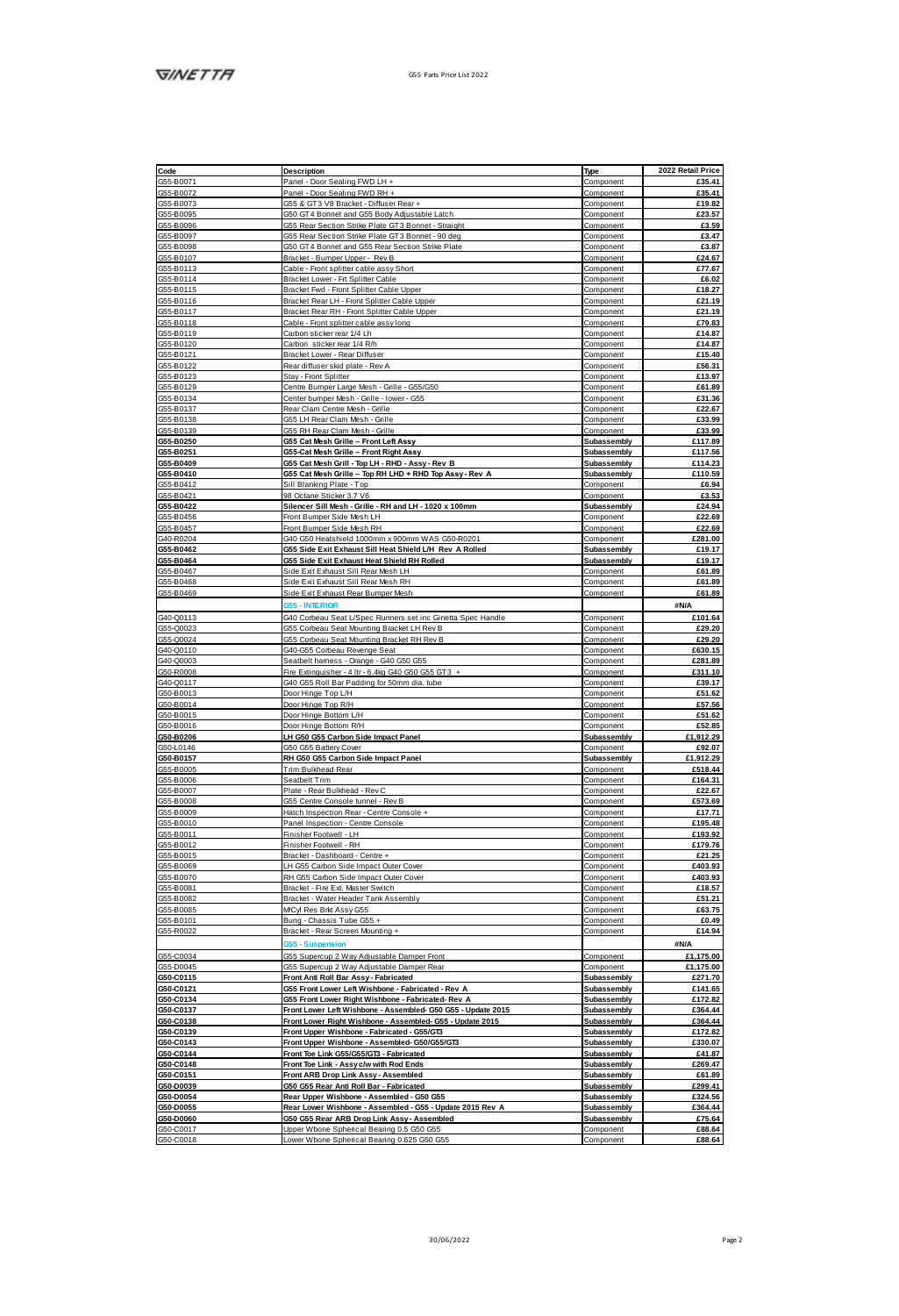| Code                                                                                                                                                                                                                                                                                                                                                                              | Description                                                                                           | Type                   | 2022 Retail Price |
|-----------------------------------------------------------------------------------------------------------------------------------------------------------------------------------------------------------------------------------------------------------------------------------------------------------------------------------------------------------------------------------|-------------------------------------------------------------------------------------------------------|------------------------|-------------------|
| G50-C0020                                                                                                                                                                                                                                                                                                                                                                         | Anti Roll Bar Link - Front - Rev A                                                                    | Component              | £18.15            |
| G50-C0023                                                                                                                                                                                                                                                                                                                                                                         | Rod End - LH 7/16 +                                                                                   | Component              | £53.97            |
|                                                                                                                                                                                                                                                                                                                                                                                   | Rod End - RH 7/16 +                                                                                   | Component              | £53.97            |
|                                                                                                                                                                                                                                                                                                                                                                                   | Rod Fod - MR LH Male +                                                                                | Component              | 61779             |
|                                                                                                                                                                                                                                                                                                                                                                                   |                                                                                                       |                        |                   |
|                                                                                                                                                                                                                                                                                                                                                                                   | Rod End M8 RH Male +                                                                                  | Component              | £17.79            |
|                                                                                                                                                                                                                                                                                                                                                                                   | G50 Upper wishbone circlips                                                                           | Component              | £0.71             |
|                                                                                                                                                                                                                                                                                                                                                                                   | Rev D - ARB Mounting Bush, ONE HALF IS ONE COMPONENT                                                  | Component              | £20.97            |
| $\frac{060\cdot00024}{050\cdot00028} \newline \frac{060\cdot00025}{050\cdot00008} \newline \frac{060\cdot00008}{050\cdot00008} \newline \frac{060\cdot00048}{050\cdot00008} \newline \frac{060\cdot00062}{050\cdot000054} \newline \frac{060\cdot00054}{050\cdot00007} \newline \frac{060\cdot00074}{050\cdot00007} \newline \frac{060\cdot00073}{050\cdot00007} \newline \frac{$ | ARB MB Bush - Rev A                                                                                   | Component              | £6.38             |
|                                                                                                                                                                                                                                                                                                                                                                                   | Track link bush front 7.6 castor - Rev C                                                              | Component              | £6.38             |
|                                                                                                                                                                                                                                                                                                                                                                                   | Bush - Top W/bone Outer Rev C                                                                         | Component              | £4.91             |
|                                                                                                                                                                                                                                                                                                                                                                                   | Bush - Lwr W/Bone Outer - Rev B                                                                       | Component              | £5.06             |
|                                                                                                                                                                                                                                                                                                                                                                                   |                                                                                                       |                        |                   |
|                                                                                                                                                                                                                                                                                                                                                                                   | Front Damper Lwr Bolt + G40 G50 Rev C                                                                 | Component              | £17.38            |
|                                                                                                                                                                                                                                                                                                                                                                                   | Suspansion Nylon Bush - Rev B                                                                         | Component              | £3.54             |
|                                                                                                                                                                                                                                                                                                                                                                                   | Wishbone Inner Sleeve Bush Short                                                                      | Component              | <b>£7.80</b>      |
|                                                                                                                                                                                                                                                                                                                                                                                   | Wishbone Inner Sleeve Bush Long - G50                                                                 | Component              | £15.24            |
|                                                                                                                                                                                                                                                                                                                                                                                   | Rear Hub Nut - G50                                                                                    | Component              | £16.65            |
|                                                                                                                                                                                                                                                                                                                                                                                   | 7/16 Lockhut - RH                                                                                     | Component              | £2.13             |
|                                                                                                                                                                                                                                                                                                                                                                                   |                                                                                                       |                        |                   |
|                                                                                                                                                                                                                                                                                                                                                                                   | 7/16 Locknut - LH +                                                                                   | Component              | £2.10             |
|                                                                                                                                                                                                                                                                                                                                                                                   | Lower Wishbone Internal Snap Ring 35mm                                                                | Component              | £0.71             |
|                                                                                                                                                                                                                                                                                                                                                                                   | Suspension - Red Poly Bush - Stiffer                                                                  | Component              | £9.54             |
|                                                                                                                                                                                                                                                                                                                                                                                   | Mg Block - ARB - G40 & G50 - Rev A                                                                    | Component              | 60.00             |
| G50-C0076<br>G50-C0102<br>G50-C0107<br>G50-D0008                                                                                                                                                                                                                                                                                                                                  | Anti Roll Bar Link - Rear - Rev B                                                                     | Component              | £19.04            |
|                                                                                                                                                                                                                                                                                                                                                                                   | Rear Track Rod Link Bush - Rev A                                                                      | Component              | £5.06             |
|                                                                                                                                                                                                                                                                                                                                                                                   |                                                                                                       |                        |                   |
| G50-D6013<br>G50-J0002<br>G55-C0072                                                                                                                                                                                                                                                                                                                                               | Wheel nut                                                                                             | Component              | 63.80             |
|                                                                                                                                                                                                                                                                                                                                                                                   | Wheel Speed Sensor Bracket                                                                            | Component              | £15.18            |
|                                                                                                                                                                                                                                                                                                                                                                                   | GSS Wheel Studs 2017                                                                                  | Component              | 62.47             |
|                                                                                                                                                                                                                                                                                                                                                                                   | GT3/G55 Top Hat Reducer Inboard Toe Link Spherical - Rev A                                            | Component              | £8.14             |
| GSS-D0003<br>GSS-D0051                                                                                                                                                                                                                                                                                                                                                            | GSS and GT3 1/2inch Male Rod End LH Thread                                                            | Component              | £101.07           |
|                                                                                                                                                                                                                                                                                                                                                                                   | G55 and GT3 1/2 Inch Male Rod End RH Thread                                                           | Component              | £97.51            |
|                                                                                                                                                                                                                                                                                                                                                                                   |                                                                                                       |                        |                   |
|                                                                                                                                                                                                                                                                                                                                                                                   | G55 + GT3 Rear Toe Link Assy 2015                                                                     | Component              | £275.35           |
| G55-D0052<br>G55-D0053<br>G55-D0054                                                                                                                                                                                                                                                                                                                                               | 0.50 Lock Nut-Rod End R/H                                                                             | Component              | £1.36             |
|                                                                                                                                                                                                                                                                                                                                                                                   | 0.5 inch UNF Lock Nut - Rod End - LH                                                                  | Component              | £2.04             |
| GSS-D0055<br>GSS-D0055<br>MBLOCNUT-RH                                                                                                                                                                                                                                                                                                                                             | Locknut - MB - LH                                                                                     | Component              | £0.62             |
|                                                                                                                                                                                                                                                                                                                                                                                   | Locknut - MB - RH                                                                                     | Component              | £0.48             |
|                                                                                                                                                                                                                                                                                                                                                                                   |                                                                                                       |                        |                   |
|                                                                                                                                                                                                                                                                                                                                                                                   | <b>Upright Assembly LH</b>                                                                            |                        | #N/A              |
| G55-C0031                                                                                                                                                                                                                                                                                                                                                                         | G55 G50 Supercup Front Upright Assy LH                                                                | Subassembly            | £4,059.37         |
| G55-C0071<br>150M660120ZB                                                                                                                                                                                                                                                                                                                                                         | G55 Wheel Bearing inc Wheel Studs 2017                                                                | Component              | £248.36           |
|                                                                                                                                                                                                                                                                                                                                                                                   | Ft Hub Bolt - M24 x 120 Cap Head                                                                      | Component              | AN/A              |
| 350-00002<br>G50-00011<br>G50-00012                                                                                                                                                                                                                                                                                                                                               | G50 G55 Machined Upright Rev E                                                                        | Subassembly            | £520.15           |
|                                                                                                                                                                                                                                                                                                                                                                                   | Camber Shim - 2mm                                                                                     | Component              | £3.53             |
|                                                                                                                                                                                                                                                                                                                                                                                   |                                                                                                       |                        |                   |
|                                                                                                                                                                                                                                                                                                                                                                                   | Camber Shim - 3mm                                                                                     | Component              | £4.42             |
| G50-C0050<br>G50-C0051                                                                                                                                                                                                                                                                                                                                                            | Track Link Bush 2 - 5.75 Castor- REV-B                                                                | Component              | £5.57             |
|                                                                                                                                                                                                                                                                                                                                                                                   | Track Link Bush - 5.75 Castor                                                                         | Component              | £5.32             |
|                                                                                                                                                                                                                                                                                                                                                                                   | Wheel Bearing Washer G50 - Rev A                                                                      | Component              | £10.62            |
| G50-C0060<br>G50-C0063                                                                                                                                                                                                                                                                                                                                                            | Clevis - Top G50 - Rev A                                                                              | Component              | 677 13            |
| G50-C0063<br>G50-C0078<br>G50-D0003                                                                                                                                                                                                                                                                                                                                               | Ft Hub Nut - M24 was G50-C0078                                                                        | Component              | £1.67             |
|                                                                                                                                                                                                                                                                                                                                                                                   | Dowel - Rear Lwr Clevis to rev A                                                                      | Component              | £4.46             |
|                                                                                                                                                                                                                                                                                                                                                                                   |                                                                                                       |                        |                   |
| GS0-10023                                                                                                                                                                                                                                                                                                                                                                         | Brake Disc Hardware - 4 Pot & 6 Pot                                                                   | Component              | £113.32           |
| G50-10056                                                                                                                                                                                                                                                                                                                                                                         | G55 G50GT 4 6 Pot front caliper adaptor - Rev A                                                       | Component              | £186.60           |
|                                                                                                                                                                                                                                                                                                                                                                                   | Brake Disc - Front - LH - G55                                                                         | Component              | £525.38           |
|                                                                                                                                                                                                                                                                                                                                                                                   | LH Front 6 Pot Brake Caliper G55                                                                      | Component              | £1,416.52         |
|                                                                                                                                                                                                                                                                                                                                                                                   |                                                                                                       |                        |                   |
|                                                                                                                                                                                                                                                                                                                                                                                   |                                                                                                       |                        |                   |
|                                                                                                                                                                                                                                                                                                                                                                                   | Front Disc Bell 6 Pot Brakes - 257.7 Max OD                                                           | Component              | £488.70           |
|                                                                                                                                                                                                                                                                                                                                                                                   | Wheel Speed Trigger TO REV D                                                                          | Component              | £25.75            |
|                                                                                                                                                                                                                                                                                                                                                                                   | G50 G55 Wheel Sneet Sensor                                                                            | Component              | £100.43           |
| G50-10057<br>G50-10063<br>G50-10081<br>G50-1.0002<br>G50-1.0002<br>G55-C0073                                                                                                                                                                                                                                                                                                      | GSS Front Lower Clevis Assembly                                                                       |                        | £182.01           |
|                                                                                                                                                                                                                                                                                                                                                                                   |                                                                                                       | Component              |                   |
|                                                                                                                                                                                                                                                                                                                                                                                   | G55-M8 Bolt FrontSteeringArm - Rear ToeLink Outer - SPECIAL                                           | Component              | £4.85             |
| G55-C0083<br>G55-C0084                                                                                                                                                                                                                                                                                                                                                            | G55-M10 Bolt - Lower Wishbone Outer F&R - SPECIAL                                                     | Component              | £5.17             |
| GS5-I0004                                                                                                                                                                                                                                                                                                                                                                         | Brake Pads Front G55                                                                                  | Component              | £503.00           |
| GSS-L0321                                                                                                                                                                                                                                                                                                                                                                         | Counterbore Wheel Speed Sensor Brit Welded - NON ABS Rev A                                            | Component              | £19.06            |
|                                                                                                                                                                                                                                                                                                                                                                                   | t Ass                                                                                                 |                        | #N/A              |
|                                                                                                                                                                                                                                                                                                                                                                                   | G55 G50 Supercup Front Upright Assy RH                                                                | Subassembly            | £4.059.37         |
| 055-C0032<br>GS0-10058                                                                                                                                                                                                                                                                                                                                                            | Brake Disc - Front - RH - G55                                                                         | Component              | £525.38           |
|                                                                                                                                                                                                                                                                                                                                                                                   |                                                                                                       |                        |                   |
| G50-10068                                                                                                                                                                                                                                                                                                                                                                         | RH Front 6 Pot Brake Caliper G55<br>٤F                                                                | Component              | £1,416.52         |
|                                                                                                                                                                                                                                                                                                                                                                                   |                                                                                                       |                        | <b>SN/A</b>       |
|                                                                                                                                                                                                                                                                                                                                                                                   | <b>G55 Rear Upright Assy LH</b>                                                                       | Subassembly            | £2,713.78         |
|                                                                                                                                                                                                                                                                                                                                                                                   | Rear Brake Pads - G55                                                                                 | Component              | £268.70           |
|                                                                                                                                                                                                                                                                                                                                                                                   | Bush - Rear Damper - Rev A                                                                            | Component              | £4.90             |
|                                                                                                                                                                                                                                                                                                                                                                                   | Rear Lower Anti Rollbar Mounting Studs - Rev A                                                        | Component              | £13.07            |
|                                                                                                                                                                                                                                                                                                                                                                                   | Brake Caliper - 4 pot - Mg Spacer                                                                     | Component              | £3.57             |
|                                                                                                                                                                                                                                                                                                                                                                                   | Brake Disc - G50 Front - G55 Rear - Ø330mm - LH                                                       | Component              | £347.06           |
|                                                                                                                                                                                                                                                                                                                                                                                   | Rear Disc Bell for 4 Pot Brakes - 217 Max OD                                                          | Component              | <b>£417.87</b>    |
| 055-00039<br>050-10003<br>050-00014<br>050-10011<br>050-10027<br>050-10027                                                                                                                                                                                                                                                                                                        |                                                                                                       |                        |                   |
|                                                                                                                                                                                                                                                                                                                                                                                   | GSS Toe link Reducer Rev A                                                                            | Component              | £13.02            |
|                                                                                                                                                                                                                                                                                                                                                                                   | GSS Rear Lower Clevis Assembly LH                                                                     | Component              | £170.14           |
| GS5-D0050<br>GS5-D0050<br>GS5-D0070                                                                                                                                                                                                                                                                                                                                               | G55 LH Rear Leading Edge 4 Pot Caliper                                                                | Component              | £585.84           |
|                                                                                                                                                                                                                                                                                                                                                                                   | <b>Uoright Rear Assembly RH</b>                                                                       |                        | #N/A              |
|                                                                                                                                                                                                                                                                                                                                                                                   |                                                                                                       | Subassembly            | £2,713.78         |
|                                                                                                                                                                                                                                                                                                                                                                                   | <b>G55 Rear Upright Assy RH</b>                                                                       | Component              | £585.84           |
| 055-D0040<br>GSS-10080                                                                                                                                                                                                                                                                                                                                                            | G55 RH Rear Leading Edge 4 Pot Caliper                                                                |                        |                   |
|                                                                                                                                                                                                                                                                                                                                                                                   | G55 Rear Lower Clevis Assembly RH                                                                     | Component              | £170.14           |
| GSS-D0071<br>GS0-10028                                                                                                                                                                                                                                                                                                                                                            | Brake Disc - G50 Front - G55 Rear - Ø330mm - RH                                                       | Component              | £347.06           |
|                                                                                                                                                                                                                                                                                                                                                                                   | <b>TA Lincinie Assembly</b>                                                                           |                        | <b>SN/A</b>       |
|                                                                                                                                                                                                                                                                                                                                                                                   | G55 GT4 ABS Front Upright Assy LH 2017 Spec                                                           | Subassembly            | £4,071.26         |
|                                                                                                                                                                                                                                                                                                                                                                                   |                                                                                                       | Subassembly            | £4.071.26         |
|                                                                                                                                                                                                                                                                                                                                                                                   | G55 GT4 ABS Front Upright Assy RH 2017 Spec                                                           |                        |                   |
| G55-C0079<br>G55-C0080<br>G55-D0079                                                                                                                                                                                                                                                                                                                                               | G55 GT4 ABS Rear Upright Assy LH 2017 spec                                                            | Subassembly            | £2,584.84         |
|                                                                                                                                                                                                                                                                                                                                                                                   | G55 GT4 ABS Rear Upright Assy RH 2017 spec                                                            | Subassembly            | £2,584.84         |
|                                                                                                                                                                                                                                                                                                                                                                                   | G55 GT4 Spec. 2017 2 Way Adjustable Damper Front                                                      | Component              | £1.175.00         |
| 055-00080<br>GSS-00078<br>GSS-00078                                                                                                                                                                                                                                                                                                                                               | G55 GT4 Spec. 2017 2 Way Adjustable Damper Rear                                                       | Component              | £1,175.00         |
|                                                                                                                                                                                                                                                                                                                                                                                   |                                                                                                       |                        |                   |
|                                                                                                                                                                                                                                                                                                                                                                                   | ISS - Brake extras - See uprights for disc pads etc.                                                  |                        | #N/A              |
| <b>BS7/16</b>                                                                                                                                                                                                                                                                                                                                                                     | Washer - Doughty                                                                                      | Component              | #N/A              |
| CP2293-69<br>G40-G0053                                                                                                                                                                                                                                                                                                                                                            | Brake Reservoir - G50 LHD - G55 - GT3<br>Master cylinder .812 G40 Challenge & G55 Clutch & Rear Brake | Component<br>Component | £40.52<br>£144,18 |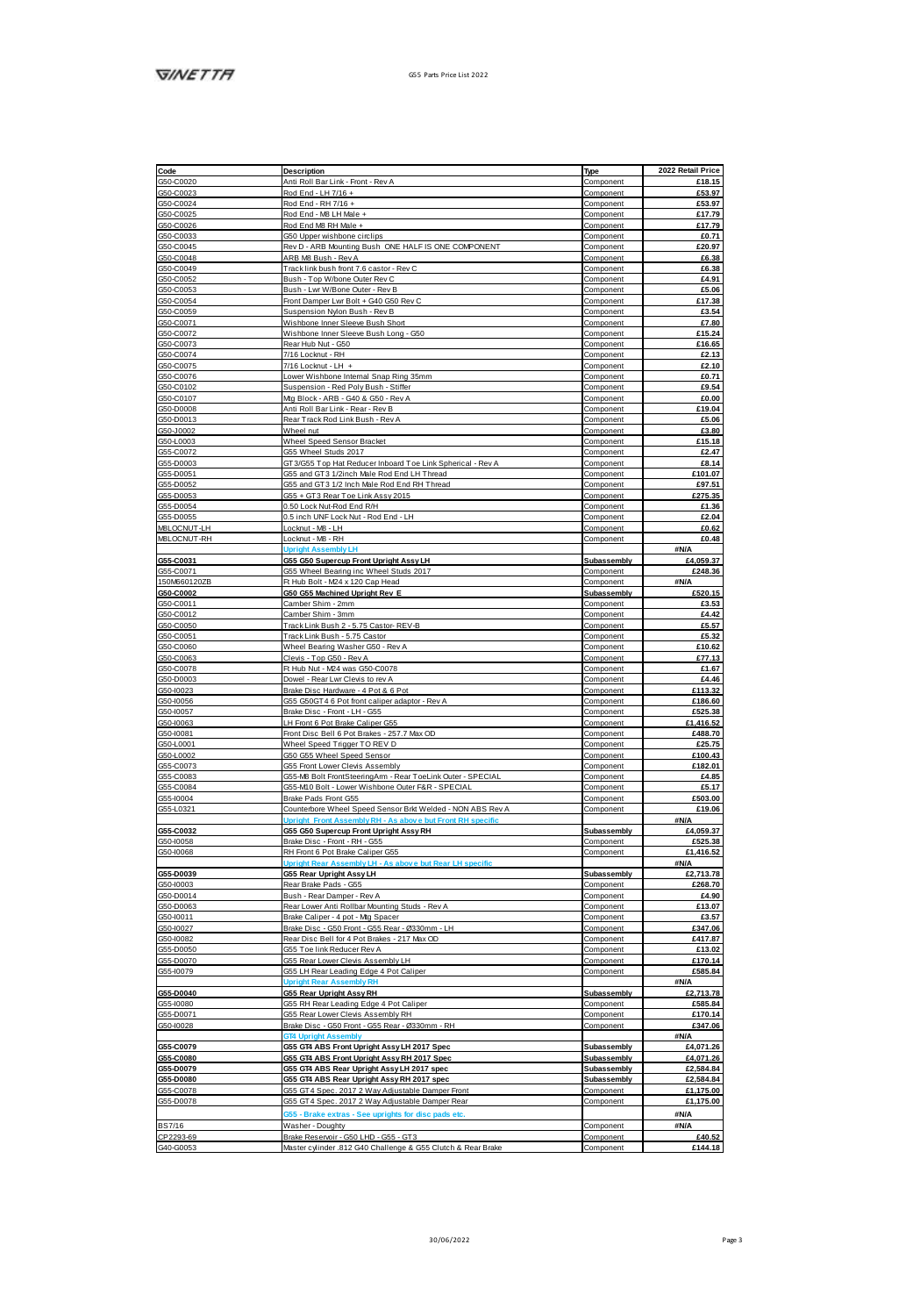|                                                               | Description                                                                        | Type                   | 2022 Retail Price |
|---------------------------------------------------------------|------------------------------------------------------------------------------------|------------------------|-------------------|
| Code<br>GS0-10017                                             | Brake Bias Cable Kit                                                               | Component              | £47.30            |
| G50-10053                                                     | Master Cylinder 0.70 - G40 All Brakes - G55 Clutch & Frt Bra                       | Component              | £98.97            |
| G50-10062                                                     | Clutch Reservoir                                                                   | Component              | £36.04            |
| GS0-10095                                                     | Master Cylinder 0.75 - G40 Road Clutch - G50-G55 Rear Brake                        |                        |                   |
|                                                               |                                                                                    | Component              | £100.38           |
|                                                               | Brake Pipe Kit G55 +                                                               | Component              | £210.38           |
| GS5-10003<br>GS5-10009<br>GS5-10102<br>GS5-10153<br>GS5-10153 | GT3 V8 Balance Bar Circlip                                                         | Component              | £0.71             |
|                                                               | G55 4 WAY UNION M10x1.0 FITTING FOR BRAKE PRESSURE SWITCH                          | Component              | £25.32            |
|                                                               | G55 ABS Tunnel bulkhead connector - M10x1 to -3 90 - 6percar                       | Component              | £44.96            |
|                                                               | GSS GT4 L & RHD Front Rigie Hose                                                   | Component              | <b>97461</b>      |
|                                                               | GSS GT4 L & RHD Left Rear Brake Hose                                               | Component              | £75.80            |
|                                                               | 355 GT4 L & RHD Right Rear Brake Hose                                              |                        | £75.80            |
| GSS-10155<br>GSS-10156                                        |                                                                                    | Component              |                   |
|                                                               | GSS GT4 L & RHD Bulkhead to ABS Pump Front Hose                                    | Component              | £75.82            |
| GS5-I0157                                                     | G55 GT4 L & RHD Bulkhead to ABS Pump Rear Hose                                     | Component              | £75.82            |
|                                                               | G55 GT4 L & RHD ABS Pump to Bulkhead LH Front Hose                                 | Component              | £74.28            |
| G55-10158<br>G55-10159                                        | G55 GT4 L & RHD ABS Pump to Bulkhead RH Front Hose                                 | Component              | £74.28            |
|                                                               | G55 GT4 L & RHD ABS Pump to Bulkhead LH Rear Hose                                  | Component              | £74.28            |
| G55-10160<br>G55-10161                                        | G55 GT4 L & RHD ABS Pump to Bulkhead RH Rear Hose                                  | Component              | £74.28            |
| G55-10161<br>G55-10162                                        |                                                                                    |                        |                   |
|                                                               | G55 GT4 LHD Front MCyl to Bulkhead Hardline                                        | Component              | £47.60            |
|                                                               | GSS GT4 LHD Rear M/Cyl to Bulkhead Hardline                                        | Component              | £47.60            |
| GS5-10164                                                     | GSS GT4 LHD Bulkhead to LH Front Hardline                                          | Component              | <b>FAR 35</b>     |
| GS5-10165                                                     | GSS GT4 LHD Bulkhead to RH Front Hardline                                          | Component              | £49.47            |
| G55-10166                                                     | GSS GT4 LHD Bulkhead to LH Rear Hardline                                           | Component              | £49.44            |
|                                                               | G55 GT4 LHD Bulkhead to RH Rear Hardline                                           |                        | £49.44            |
| GS5-10167<br>GS5-10168                                        |                                                                                    | Component              |                   |
|                                                               | GSS GT4 RHD Front MCM to Bulkhead Hardline                                         | Component              | £49.79            |
| GS5-10169                                                     | GSS GT4 RHD Rear M/Cvl to Bulkhead Hardling                                        | Component              | £49.79            |
| GS5-10170                                                     | GSS GT4 RHD Bulkhead to LH Front Hardline                                          | Component              | £45.87            |
| GS5-10171                                                     | GSS GT4 RHD Bulkhood to RH Finnt Hortling                                          | Component              | <b>PAR 34</b>     |
| GS5-10172                                                     | GSS GT4 RHD Bulkhead to LH Rear Hardline                                           | Component              | £49.44            |
| GS5-I0173                                                     | GSS GT4 RHD Bulkhead to RH Rear Hardline                                           | Component              | £49.44            |
| G55-10174                                                     | Bulkhead Adaptor - 00" M10x1 Female (DIN74234) to Dash 3 Ma                        |                        | £23.81            |
|                                                               |                                                                                    | Component              |                   |
| GS5-10175                                                     | Tee Piece D3 Male to Female on Run- M10x1 Female on Leg SS                         | Component              | £81.12            |
| GS5-10176                                                     | D3 to m12x1 Dual-Seat Male/Male Adaptor Plated Steel                               | Component              | £5.84             |
| G55-10178                                                     | GSS Rear Master Cylinder 0.875 2017 GT4                                            | Component              | £151.84           |
| G55-10180                                                     | GT4 Banjo Adaptor                                                                  | Component              | £24.32            |
|                                                               |                                                                                    |                        |                   |
|                                                               | <b>055 - EXHAUST</b>                                                               |                        | <b>#N/A</b>       |
| G40-F0050<br>G50-F0001                                        | G40 G55 Exhaust Clamp Manifold to Cat                                              | Component              | £9.41             |
|                                                               | Catalytic Converter 78C Piper REV B                                                | Subassembly            | £215.66           |
| G55-F0004                                                     | Rev A - Exhaust Bracket                                                            | Component              | £70.82            |
| G55-F0006                                                     | RH Manifold - Exhaust G55 +                                                        | Component              | £473.67           |
|                                                               |                                                                                    |                        |                   |
| G55-F0007                                                     | H Manifold - Exhaust GSS +                                                         | Component              | £473.67           |
| G55-F0008                                                     | RH downpipe G55                                                                    | Component              | £168.19           |
| GS5-F0009                                                     | LH downpipe G55                                                                    | Component              | £168.19           |
| G55-F0012                                                     | RH centre silencer pipe G55                                                        | Component              | £316.86           |
| GS5-F0013                                                     | LH centre silencer pipe G55                                                        | Component              | £316.86           |
| GSS-F0014<br>GSS-F0014<br>GSS-F0016                           | RH rear pipe - exhaust GSS                                                         | Component              | £233.73           |
|                                                               |                                                                                    |                        | £233.73           |
|                                                               | H rear pipe - exhaust G55                                                          | Component              |                   |
|                                                               | GSS rear silencer box                                                              | Component              | £1.051.71         |
| GIN-V6-H-0015<br>GIN-V6-N-0001                                | GSS GS0 Exhaust Gasket                                                             | Component              | £45.20            |
|                                                               | Lambda Sensor G50/55                                                               | Component              | £162.89           |
| I FOSSDE118                                                   | G50 Exhaust Spring +                                                               | Component              | £9.03             |
| G55-F0039                                                     | GSS Exhaust Fitting Kit GSSFK                                                      | Component              | £81.72            |
|                                                               |                                                                                    |                        |                   |
|                                                               |                                                                                    |                        |                   |
| G55-F0065                                                     | G55 GT4 Repackable Side Exit Exhaust Pipe LH                                       | Component              | £1 081 91         |
| G55-F0066                                                     | G55 GT4 Repackable Side Exit Exhaust Pipe RH                                       | Component              | £1,081.91         |
| G55-F0071                                                     | GSS GT4 FIA spec Cat 2017 Assembly                                                 | Component              | £329.78           |
|                                                               | <b>5 - DRIVETRAIL</b>                                                              |                        | #N/A              |
|                                                               |                                                                                    |                        |                   |
|                                                               | Diff Mounting Inner Sleeve Bush                                                    | Component              | £6.38             |
| G40-G0039<br>G50-G0010                                        | Gearbox Mounting G50 - Rev H                                                       | Component              | £135.65           |
| G50-G0015                                                     | Propshaft Adaptor G50 - Revision B                                                 | Component              | £66.26            |
|                                                               | Propshaft/Diff Adaptor Bush - Rev A                                                | Component              | £9.23             |
| G50-G0026<br>G50-G0028                                        | Diff Mounting Plate G50 - Revision C +                                             | Component              | £17.85            |
| G50-G0054                                                     | Adaptor - 8 JIC - Drain Plug - Diff +                                              | Component              | £6.26             |
|                                                               |                                                                                    |                        | 94.41             |
| G50-G0055                                                     | Adaptor - 8 JIC Level Plug - Diff +<br>Rev E - Diff Mounting Beam - Complete G50 + | Component              | £217.45           |
| G50-G0061                                                     |                                                                                    | Component              |                   |
| MM42-8-85                                                     | Ali m/m st -8JIC x M18 x 1.5 +                                                     | Component              | £12.10            |
| G50-C0064                                                     | Bush - Poly - G40 Blue was SPF1276P                                                | Component              | £6.70             |
| GS0-10039                                                     | Copper Washer - G50 3/8 crushable                                                  | Component              | £0.22             |
| G50-R0021                                                     | Propshaft Hoop - Rev A                                                             | Component              | £63.95            |
|                                                               |                                                                                    | Component              | £3.14             |
| G50-R0058<br>G55-G0035                                        | Propshaft Hoop Spacer<br>Propshaft                                                 | Component              | £463.16           |
|                                                               |                                                                                    |                        |                   |
| G55-G0211                                                     | G55 3.7 Diff 2016 Spec with Drexler                                                | Subassembly            | £7.098.21         |
|                                                               | 55 MLG Paddle Shift                                                                |                        | 3N/A              |
|                                                               | Paddle Shift Hose - Compressor to Tank-In (-4)                                     | Component              | £88.56            |
| G50-G0211<br>G50-G0212                                        | Paddle Shift Hose - Tank-Out to Valve-In (-4)                                      | Component              | £101.11           |
|                                                               | Paddle Shift Hose - Valve Out to Piston Throw (-4)                                 | Component              | £98.64            |
|                                                               | Paddle Shift Hose - Valve Out to Piston Retract (-4)                               | Component              | £100.26           |
|                                                               |                                                                                    | Component              | £532.61           |
|                                                               | Air Compressor - GT4 Paddle Shift                                                  |                        |                   |
| 060400212<br>050-00213<br>050-00219<br>050-00220              | Air Accumulator - GT4 Paddle Shift                                                 | Component              | £917.90           |
| G50-G0221                                                     | 2-Way Valve Block Assembly - GT4 Paddle Shift                                      | Component              | £872.58           |
| G50-G0230                                                     | G50 G55 GT4 Paddle Shift Compressor MT G Plate RHD -Assy RevC                      | Component              | <b>FR1 14</b>     |
| G50-L0380                                                     | Neutral Interlock Steering Wheel Button - GT4 Paddle Shift                         | Component              | <b>£15.87</b>     |
|                                                               |                                                                                    |                        |                   |
| G50-G0234                                                     | Gearbox Paddle Shift Adaptor-4JIC 150 G50                                          | Component              | £69.30            |
|                                                               | <b>055 - DRIVETRAIN - OTHER</b>                                                    |                        | #N/A              |
|                                                               | G50 G55 Bellhousing Assy                                                           | Subassembly            | £1,400.82         |
|                                                               | Stanlar Motor - G50 G55                                                            | Component              | £632.84           |
|                                                               | Clutch Feed Line                                                                   | Component              | £49.35            |
| 050-00229<br>G50-E0004<br>G50-G0019<br>G50-G0020              | Clutch Bleed Pipe                                                                  | Component              | £33.37            |
|                                                               |                                                                                    |                        | <b>FROR 38</b>    |
| G50-G0027                                                     | <b>G55 Bellhousing</b>                                                             | Subassembly            |                   |
| G50-G0029<br>G50-G0036                                        | G50 Clutch Slave Cylinder Spacer<br>Clutch Release Unit - Slave Cylinder           | Component<br>Component | £40.30<br>£397.26 |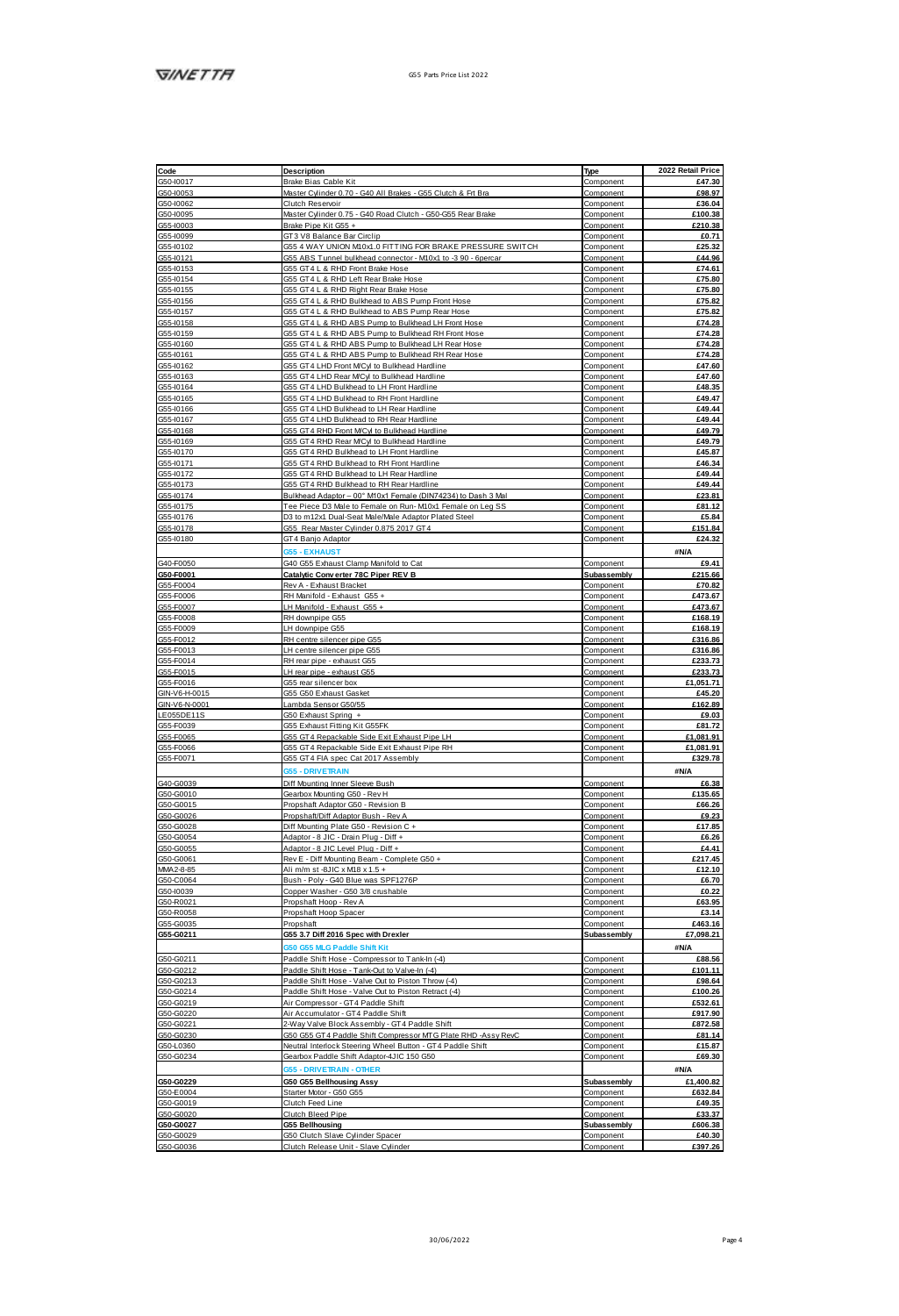|                                                                                                                                                                                                | Description                                                         | Type        | 2022 Retail Price |
|------------------------------------------------------------------------------------------------------------------------------------------------------------------------------------------------|---------------------------------------------------------------------|-------------|-------------------|
|                                                                                                                                                                                                | Stud - Bellhousing (Short) - Rev C                                  | Component   | £7.17             |
|                                                                                                                                                                                                | Stud - Bellhousing (Long) - Rev C                                   | Component   | £9.39             |
|                                                                                                                                                                                                | MLG Gearbox with Paddleshift Kit into G55                           | Subassembly | £14,187.40        |
|                                                                                                                                                                                                | Oil Temp Sensor - G50 +                                             | Component   | <b>SNIA</b>       |
|                                                                                                                                                                                                | M27 Bush - Diff Mg +                                                |             |                   |
|                                                                                                                                                                                                |                                                                     | Component   | <b>SN/A</b>       |
|                                                                                                                                                                                                | Paddle Shift Gearbox Actuator - GT4                                 | Component   | £963.23           |
|                                                                                                                                                                                                | Gearpot Hewland box - Single Chan - (345 degree rotary pot)         | Component   | £296.88           |
|                                                                                                                                                                                                | Gearbox - Hewland 6 Speed - G50/G55                                 | Component   | £12,677.78        |
|                                                                                                                                                                                                | Goathey Nylon hush Bettom GSS                                       | Component   | £10.45            |
|                                                                                                                                                                                                | Gearbox Inner Sleeve Bush G55 Rev A                                 | Component   | £7.80             |
|                                                                                                                                                                                                | M.G Paddle Shift Actuator Bracket - Assv - Rev A                    | Component   | £42.50            |
|                                                                                                                                                                                                | Paddle Shift Actuator Bracket Top Hat Reducer                       | Component   | £16.92            |
|                                                                                                                                                                                                | <b>Rell Housing Dowel</b>                                           | Component   | <b>PA 66</b>      |
|                                                                                                                                                                                                |                                                                     |             |                   |
|                                                                                                                                                                                                | Gear Pot O Ring 204-009 A75 Viton                                   | Component   | £1.71             |
|                                                                                                                                                                                                | 28mm Driveshaft Snap Ring                                           | Component   | £2.20             |
|                                                                                                                                                                                                | G40 G55 Inboard CV Joint                                            | Component   | £104.18           |
|                                                                                                                                                                                                | G50 G55 LH Driveshaft (short) with Spacer                           | Component   | £333.66           |
|                                                                                                                                                                                                | Outboard CV Joint G50 G55                                           | Component   | £297.47           |
|                                                                                                                                                                                                | CV Boot Retaining Clip Small - G50 Driveshaff                       | Component   | 3N/A              |
|                                                                                                                                                                                                | Outboard CV Boot G50 G55                                            | Component   | £16.26            |
|                                                                                                                                                                                                | G40 G55 Circlip - Driveshaft - 25mm External                        |             |                   |
|                                                                                                                                                                                                |                                                                     | Component   | £2.13             |
|                                                                                                                                                                                                | CV Boot Clip - 104mm                                                | Component   | £0.97             |
|                                                                                                                                                                                                | Diff Output Flange - G50 G55 - Rev A                                | Component   | £599.03           |
| MS6U004<br>650-60002<br>650-60223                                                                                                                                                              | Diff output flange snap ring - 1023.7, 02mm Wire                    | Component   | £0.71             |
|                                                                                                                                                                                                | G50 G55 RH driveshaft (Long) Rev A - with Spacer                    | Component   | <b>P333 66</b>    |
|                                                                                                                                                                                                | Differential Nylon Bush - G50 Rev B                                 | Component   | £53.12            |
|                                                                                                                                                                                                | G50 Diff Mount Sleeve Inner                                         | Component   | £6.38             |
|                                                                                                                                                                                                | Ducting 4 inch - Ordered in 4m lengths - issue per metre            | Component   | £37.85            |
|                                                                                                                                                                                                |                                                                     |             |                   |
|                                                                                                                                                                                                | Inboard CV Boot G40/55                                              | Component   | £23.38            |
|                                                                                                                                                                                                | GT4 - Diff Catch Tank - Assy Fabricated                             | Component   | £269.14           |
|                                                                                                                                                                                                | GSS Driveshaft Snaner                                               | Component   | 63.71             |
| 050-00223<br>050-00114<br>050-00058<br>050-00059<br>050-00198<br>050-00198<br>050-00253<br>055-00217<br>055-00217<br>055-00217                                                                 | Inner CV Stud - Rev B                                               | Component   | £14.87            |
|                                                                                                                                                                                                | G55 Reluctor Rings - non centrelock - ABS - wheel speed             | Component   | £99.03            |
|                                                                                                                                                                                                | GSS CUP and GT4 Driveshaft Assembly LH                              | Subassembly | £1.134.35         |
| 055-00222<br>055-00223<br>055-00229                                                                                                                                                            | G55 CUP and GT4 Driveshaft Assembly RH                              | Subassembly | £1,134.35         |
|                                                                                                                                                                                                |                                                                     | Component   | £678.59           |
|                                                                                                                                                                                                | G55-Diff Output Flange Assy inc Studs and snap ring                 |             |                   |
| G55-G0231                                                                                                                                                                                      | G55 Outer CV Joint With ABS Reluctor Ring                           | Subassembly | £396.96           |
|                                                                                                                                                                                                | 55 Diff Oil Cooling Phan                                            |             | #N/A              |
|                                                                                                                                                                                                | Diff Pipe - Mod Large Oil Cooler - G50 G55                          | Component   | £99.21            |
|                                                                                                                                                                                                |                                                                     |             | £111.03           |
|                                                                                                                                                                                                | Diff Pipe - Mod Large Oil Cooler - G50<br>Arlantor - Oil Cooler & a | Component   | £20.71            |
|                                                                                                                                                                                                |                                                                     | Component   |                   |
|                                                                                                                                                                                                | Oil Cooler 25 Row                                                   | Component   | £217.92           |
|                                                                                                                                                                                                | G50 G55 Oil Cooler Mounting Bracket - Rev B                         | Component   | £59.20            |
|                                                                                                                                                                                                | Washer Rubber - Oil Cooler G50 +                                    | Component   | £2.45             |
| 050-00133<br>050-00134<br>050-00134<br>050-N0014<br>050-N0057<br>050-N0057<br>050-N0057                                                                                                        | Diff Pipe - G50 - Cars With 107L Fuel Tank                          | Component   | £79.35            |
|                                                                                                                                                                                                | Ginetta Tech LS 75w90 Diff Oil 1 litre                              | Component   | £21.79            |
|                                                                                                                                                                                                | <b>65 Weldon Diff Pump Phant</b>                                    |             | <b>#N/A</b>       |
| BS-M16<br>GS0-G0109<br>GS5-L0350<br>GS0-G0228<br>GS5-G0227                                                                                                                                     |                                                                     |             |                   |
|                                                                                                                                                                                                | Washer Bonded Seal M16 ID                                           | Component   | <b>SNIA</b>       |
|                                                                                                                                                                                                | Diff Cooler Hose - Weldon Pump GSS - REPLACED BY FILTER KIT         | Component   | £67.09            |
|                                                                                                                                                                                                | G55 Weldon Diff Oil Pump - Fully Terminated Assy                    | Component   | £658.68           |
|                                                                                                                                                                                                | Weldon Diff Pump Fitting MMS7-6-8                                   | Component   | £7.29             |
|                                                                                                                                                                                                | G55 Weldon Diff Oil Pump Bracket                                    | Component   | £68.31            |
|                                                                                                                                                                                                |                                                                     |             |                   |
|                                                                                                                                                                                                | arbox Cooling Ph                                                    |             | <b>SN/A</b>       |
|                                                                                                                                                                                                | Pipe - Gearbox Pump to Oil Cooler - G50 G55                         | Component   | £126.75           |
| G50-G0145<br>G50-G0146                                                                                                                                                                         | Pipe - Gearbox to Oil Cooler - G50 +                                | Component   | £172.82           |
| G55-L0022                                                                                                                                                                                      | Lead Oil Temp Extension - G50 G55                                   | Component   | £53.55            |
|                                                                                                                                                                                                | <b>SS. STEERING</b>                                                 |             | #N/A              |
|                                                                                                                                                                                                |                                                                     |             |                   |
|                                                                                                                                                                                                | G40 G55 Steering Column Support Rod End Male - 3/4                  | Component   | £38.14            |
|                                                                                                                                                                                                | G40 G55 Locknut for Steering Column Rod End - 3/4                   | Component   | £2.66             |
|                                                                                                                                                                                                | Steering U/J Upper G50 G55 Splined                                  | Component   | £184.14           |
|                                                                                                                                                                                                | Steering Col Lower - Rev C                                          | Subassembly | £107.74           |
|                                                                                                                                                                                                | ower col Tube - Rev A                                               | Component   | £22.31            |
|                                                                                                                                                                                                | Lower Steering Column Splines                                       | Component   | 3N/A              |
|                                                                                                                                                                                                | Steering Rack Mtg Bush - Rev A                                      | Component   | £21.56            |
|                                                                                                                                                                                                |                                                                     |             |                   |
|                                                                                                                                                                                                | Lower Universal Joint Assembly - 36T + 54T                          | Component   | £184.14           |
|                                                                                                                                                                                                | G50 G55 RHD Steering Rack Assy - No TRE                             | Subassembly | £1,279.78         |
| 040440014<br>05044009<br>050440008<br>050440016<br>050440016<br>050440016<br>050440017<br>050440017<br>050440016<br>050440016<br>050440016<br>050440016<br>050440016<br>050440016<br>050440016 | Adaptor -8 JIC + seal +                                             | Component   | £5.19             |
|                                                                                                                                                                                                | Steering Rack Clevis Rev A                                          | Component   | £45.97            |
|                                                                                                                                                                                                | Rack Stop                                                           | Component   | £6.73             |
|                                                                                                                                                                                                | POWER STEERING FITTING DASH-6                                       | Component   | £5.75             |
|                                                                                                                                                                                                | G50 G55 RHD Steering Rack Assy - No TRE                             | Component   | £1,279.78         |
|                                                                                                                                                                                                | Copper Washer 9/16 & 14mm +                                         | Component   | 60.34             |
|                                                                                                                                                                                                |                                                                     |             |                   |
|                                                                                                                                                                                                | Washer Copper M16                                                   | Component   | £0.62             |
| 055-H0103<br>050-00218<br>050-H0011<br>050-H0019<br>050-H0050<br>050-H0060<br>050-H0042<br>050-H0042<br>050-H0042<br>050-H0043<br>050-H0043                                                    | G55 Complete Steering Wheel (Ginetta Paddies)                       | Subassembly | £2,572.21         |
|                                                                                                                                                                                                | Paddle Assembly - GT4 Paddle Shift - DNRO                           | Component   | £1,008.55         |
|                                                                                                                                                                                                | Steering Wheel - G50 & G55                                          | Component   | £251.62           |
|                                                                                                                                                                                                | Steering Wheel - Quick Release                                      | Component   | £129.39           |
|                                                                                                                                                                                                | Steering wheel spacer                                               | Component   | <b>£78.68</b>     |
|                                                                                                                                                                                                | Steering Wheel Mg Panel Rev B                                       | Component   | £25.42            |
|                                                                                                                                                                                                |                                                                     |             |                   |
|                                                                                                                                                                                                | G50 G55 Upper steering column assy RHD 272mm                        | Subassembly | £479.96           |
|                                                                                                                                                                                                | GSD GSS Rack Boot Kit (Paid)                                        | Component   | £19.03            |
|                                                                                                                                                                                                | G50 G55 Steering Rack Flexi Hose Kit RHD                            | Component   | £271.12           |
|                                                                                                                                                                                                | G50 G55 Steering Rack Flexi Hose Kit LHD                            | Component   | £271.12           |
|                                                                                                                                                                                                | PAS Hose Rack to Cooler - G50 G55 LHD                               | Component   | <b>F96.86</b>     |
|                                                                                                                                                                                                | GSS PAS Hose Pump to Rack - GS0 LHd                                 | Component   | £46.04            |
|                                                                                                                                                                                                |                                                                     |             |                   |
|                                                                                                                                                                                                | r Steering Co<br>sling Kit RHD                                      |             | <b>SNA</b>        |
| G50-H0020<br>G50-H0026                                                                                                                                                                         | G50 G55 Power Steering Reservoir                                    | Component   | £83.58            |
|                                                                                                                                                                                                | PAS Hose Rack to Pump - G50 RHD                                     | Component   | £45.11            |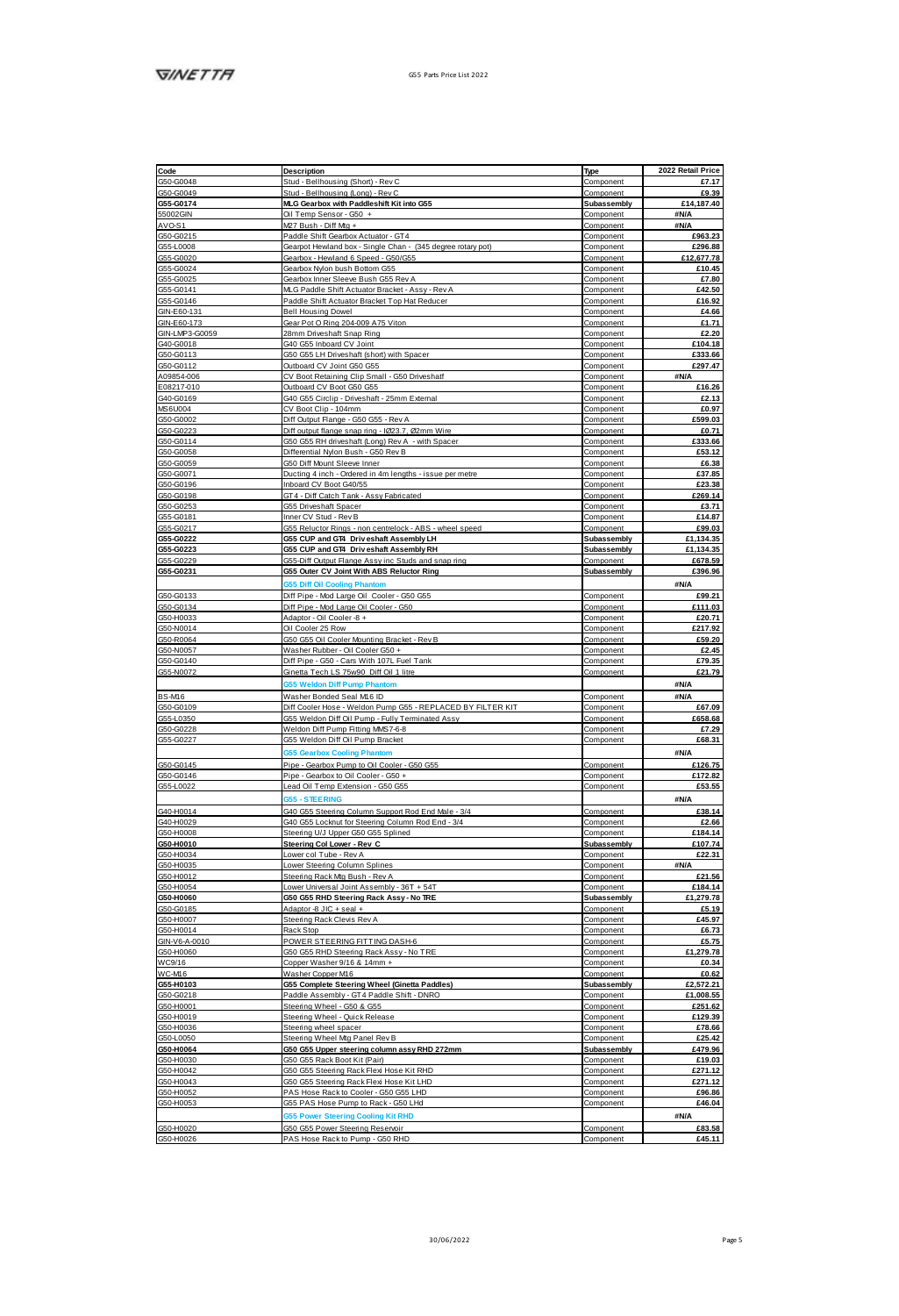| Code                                                                                                                                                                                                      | Description                                                                                                         | Type                     | 2022 Retail Price      |
|-----------------------------------------------------------------------------------------------------------------------------------------------------------------------------------------------------------|---------------------------------------------------------------------------------------------------------------------|--------------------------|------------------------|
| G50-H0028                                                                                                                                                                                                 | PAS Hose Cooler to Resvoir -1750mm - G50 G55 LHD & RHD                                                              | Component                | £67.09                 |
| G50-H0029                                                                                                                                                                                                 | PAS Hose Reservoir to Pump - G50 RHD                                                                                | Component                | £74.20                 |
| G50-N0003<br>G50-H0027                                                                                                                                                                                    | Oil Cooler 13 Row                                                                                                   | Component                | <b>#124.42</b>         |
|                                                                                                                                                                                                           | PAS Hose Rack to Cooler - G50 RHD (PS1)                                                                             | Component                | £45.67                 |
|                                                                                                                                                                                                           | <b>ASSY - WHEELS AND TYRE</b>                                                                                       |                          | <b>SN/A</b>            |
|                                                                                                                                                                                                           | Wheel - G50 G55 (9 Inch)                                                                                            | Component                | £396.02                |
| G50-J0001<br>G50-J0004                                                                                                                                                                                    | Wheel - G50 G55 (10 Inch)                                                                                           | Component                | £400.88                |
|                                                                                                                                                                                                           | <b>355 - ELECTRICAL</b>                                                                                             |                          | aN/A                   |
| 06040060<br>06040146<br>06040066<br>06040066<br>4120901N<br>530010017<br>06040046<br>06040046<br>06040046<br>06040046<br>06040046<br>06040046<br>06040046<br>06040046<br>06040046<br>06040046<br>06040046 | G55 Beacon Transmitter - 15501                                                                                      | Component                | £868.44                |
|                                                                                                                                                                                                           | GS0 GS5 Battery Cover                                                                                               | Component                | £92.07                 |
|                                                                                                                                                                                                           | Light - Fog with bulb G50/09 +                                                                                      | Component                | £29.80                 |
|                                                                                                                                                                                                           | LED 12V Stop/tail 60mm Ring - Red Lens                                                                              | Component                | £81.50                 |
|                                                                                                                                                                                                           | Triple Channel Ignition Amp - G50 +                                                                                 | Component                | #N/A                   |
|                                                                                                                                                                                                           | MAP Sensor 1 Bar - G50 MS002                                                                                        | Component                | <b>SN/A</b>            |
|                                                                                                                                                                                                           | Air Temp Sensor - G50 +                                                                                             | Component                | #N/A                   |
|                                                                                                                                                                                                           | Battery Clamp                                                                                                       | Component                | 624.02                 |
|                                                                                                                                                                                                           | Pressure Sensors Oil/Fuel - G50 G55 G58 10 bar                                                                      | Component                | £223.41                |
|                                                                                                                                                                                                           | Download Mg Brid                                                                                                    | Component                | £14.35                 |
|                                                                                                                                                                                                           | Hella Rear Indicator with vellow lamp G40 G50                                                                       | Component                | £34.14                 |
|                                                                                                                                                                                                           | G50 G55 G Sensor Terminated Assv                                                                                    | Subassembly              | £331.68                |
|                                                                                                                                                                                                           | Single Axis G Sensor - G50 - Not Terminated NOT FOR SALE                                                            | Component                | £331.68                |
|                                                                                                                                                                                                           | Master Switch Relay G40 G50 G55                                                                                     | Component                | £96.89                 |
|                                                                                                                                                                                                           | G55 MoTec M150 ECU+Licence pack & L2 logging - ENGINE SHOP                                                          | Component                | <b>63 461 85</b>       |
|                                                                                                                                                                                                           | G55 C125 Colour Display Dash - Inc Logging                                                                          | Component                | £2,741.10              |
|                                                                                                                                                                                                           | G55 Alternator Power Upgrade Kit - OBSOLETE                                                                         | Component                | £395.70                |
|                                                                                                                                                                                                           | GSS GS7 GS8 Ethernet Download Cable                                                                                 | Component                | £12.86                 |
| G55-L0299<br>G55-L0308<br>G56-L0006<br>G55-L0011<br>G55-L0012<br>G55-L0012                                                                                                                                | G40R G50 G55 Throttle Pedal RHD (No Mod Needed)<br>GSS Chassis Loom                                                 | Component<br>Component   | £304.48<br>£4,759.48   |
|                                                                                                                                                                                                           | Hamess - Fit Bulkhead - DNRO                                                                                        | Component                | 6531.19                |
|                                                                                                                                                                                                           | USE to G55-L0360 or G55-L0361 - Rear bulkhead loom                                                                  | Component                | £458.95                |
|                                                                                                                                                                                                           | Bonnet Loom GT3/GT4                                                                                                 | Component                | £352.71                |
|                                                                                                                                                                                                           | Rear Light Loom                                                                                                     | Component                | £393.97                |
| GSS-L0018<br>GSS-L0019<br>GSS-L0020                                                                                                                                                                       | G50 G55 Engine Loom 3.7 RHD use L0341DNRO                                                                           | Component                | £849.91                |
|                                                                                                                                                                                                           | Rearlight ext loom                                                                                                  | Component                | £110.23                |
|                                                                                                                                                                                                           | Eng Interface/Control Loom - Series 2 DNRO                                                                          | Component                | £2,833.02              |
| 055-10021<br>055-10259<br>055-10016                                                                                                                                                                       | <b>055 LHD Switch Panel Assy DNRO</b>                                                                               | Subassembly              | £1,491.99              |
|                                                                                                                                                                                                           | Switch Panel Assy Loom Only                                                                                         | Component                | £1,062.39              |
|                                                                                                                                                                                                           | G55 Panel - Switch with Sticker RHD D.N.R.O                                                                         | Component                | £36.68                 |
|                                                                                                                                                                                                           | 15A Trip Circuit Breaker G50 G55                                                                                    | Component                | £82.81                 |
| 035-00016<br>055-B0014RHD<br>050-0228<br>050-0227                                                                                                                                                         | 20A Trip Circuit Breaker G50 G55                                                                                    | Component                | £82.81                 |
|                                                                                                                                                                                                           | DBSOLETE USE G55-L0337 25A Trip G50 G55                                                                             | Component                | £72.24                 |
|                                                                                                                                                                                                           | 30A Trip Circuit Breaker G50 G55                                                                                    | Component                | £72.24                 |
|                                                                                                                                                                                                           | Map Sensor Extension Lead (was MEP.L.011)                                                                           | Component                | £53.55                 |
| G50-L0228<br>G50-L0229<br>G55-L0371<br>MEP-L-014                                                                                                                                                          | G55 Lambda Sensor Extension                                                                                         | Component                | £53.55                 |
|                                                                                                                                                                                                           | Air Temp Extension Lead                                                                                             | Component                | #N/A                   |
|                                                                                                                                                                                                           | Steering Wheel Curryl earl                                                                                          | Component                | <b>F363 16</b>         |
|                                                                                                                                                                                                           | G40 External Master Kill Switch Assembly Fully Terminated                                                           | Component                | £24.80                 |
|                                                                                                                                                                                                           | Cable - Batt to Chassis - G50                                                                                       | Component                | £23.80                 |
| MEP.L.014<br>055-L0055<br>040-L0164<br>055-L0386<br>055-L0388<br>MEP.L.104F<br>MEP.L.104F                                                                                                                 | Cable - Batt to Master Relay                                                                                        | Component                | 629.74                 |
|                                                                                                                                                                                                           | Cable - Chassis to Engine                                                                                           | Component                | £35.70                 |
|                                                                                                                                                                                                           | Cable -Master Relay to Starter                                                                                      | Component                | £44.62                 |
| G55-L0367<br>G55-L0367<br>G50-L0370                                                                                                                                                                       | Cable - Altemator to Starter                                                                                        | Component                | £44.62                 |
|                                                                                                                                                                                                           | G40 G55 Battery                                                                                                     | Component                | £245.59                |
|                                                                                                                                                                                                           | G55 Rain Light LED - RAW ITEM USE G55-L0348 FOR SALE<br>LMP3 & G55 Wheel Speed Hall effect sensor                   | Component                | £92.07<br>£87.64       |
| G80-00370<br>GRI-LMP3-00019<br>GS0-0030<br>GS0-0030<br>GS0-00174                                                                                                                                          | G40 G55 Brake Light Switch Assrembly Fully Terminated                                                               | Component<br>Component   | £26.21                 |
|                                                                                                                                                                                                           |                                                                                                                     |                          |                        |
|                                                                                                                                                                                                           | Headlight main beam<br>G40 G55 GT3 Throttle pedal FBW assy LHD -Terminated Assy                                     | Component<br>Component   | £120.41<br>£257.15     |
|                                                                                                                                                                                                           |                                                                                                                     |                          | £354.38                |
| GSS-L0298<br>GSS-L0297                                                                                                                                                                                    | DNRO - G55 Aux Bulkhead Loom Front -DPots Bpress Wspeed 2016<br>DNRO G55 Aux Bulkhead Loom Rear - DPots Bpress 2016 | Component<br>Component   | £262.51                |
| GS5-L0311                                                                                                                                                                                                 | GT4 ABS Front Wheel Speed Trigger Rev A                                                                             | Component                | £141.55                |
|                                                                                                                                                                                                           | Counterbore Wheel Speed Sensor Brit Welded - NON ABS Rev A                                                          | Component                | £19.06                 |
|                                                                                                                                                                                                           | G55 GT4 ABS Front Wheel Speed Sensor Bracket Welded                                                                 | Component                | £25.77                 |
|                                                                                                                                                                                                           | GSS RHD Switch Panel Assy DNRO                                                                                      | Component                | £1,491.99              |
|                                                                                                                                                                                                           | GT4 Rear Wheel Speed Sensor Mg Bracket - ABS Rev B                                                                  | Component                | £21.73                 |
|                                                                                                                                                                                                           | GSS 2SA Circuit Breaker Trip                                                                                        | Component                | £80.28                 |
|                                                                                                                                                                                                           | GS5 10A Circuit Breaker Trip                                                                                        | Component                | £80.28                 |
|                                                                                                                                                                                                           | G55 35A Circuit Breaker Trip                                                                                        | Component                | £117.07                |
|                                                                                                                                                                                                           | GSS RHD Throttle Pedal Extension lead                                                                               | Component                | <b>£80.91</b>          |
|                                                                                                                                                                                                           | G55 Large Plastic HPD Series Panel Nut - Bulkhead                                                                   | Component                | £4.83                  |
|                                                                                                                                                                                                           | G55 Large Plastic HPD Series Washer - Bulkhead                                                                      | Component                | £6.43                  |
|                                                                                                                                                                                                           | GSS Wiper Motor Terminated Assy                                                                                     | Component                | £262.05                |
|                                                                                                                                                                                                           | G55 Rain Light - Terminated Assy                                                                                    | Component                | £92.07                 |
|                                                                                                                                                                                                           | G55 GT4 Brake Light Switch Banjo Bolt - TERMNATED ASSY                                                              | Component                | £42.87                 |
|                                                                                                                                                                                                           | G55 Weldon Diff Oil Pump - Fully Terminated Assy                                                                    | Component                | £658.68                |
|                                                                                                                                                                                                           | LHD 2018 Chassis Loom GT4 (inc. control hamess)<br>RHD 2018 Chassis Loom GT4 (Inc control hamess)                   | Component<br>Component   | £7,660.59<br>£7,660.59 |
|                                                                                                                                                                                                           | GSS GT4 2018 Switch Panel Assy Complete LHD                                                                         | Component                | £1.361.30              |
|                                                                                                                                                                                                           | GSS GT4 2018 Switch Panel Assy Complete RHD                                                                         |                          | £1,361.30              |
|                                                                                                                                                                                                           | G55 G56 GTA GT4 Kill Switch - LANYARD TYPE                                                                          | Component<br>Subassembly | £52.42                 |
| 0123L009/NP.00<br>0123R0231NP.00<br>0554.0380<br>0554.0382<br>0554.0383<br>0554.0383<br>0554.0383                                                                                                         | Fire Extinguisher Kill Switch Bracket - Rev A                                                                       | Component                | <b>SN/A</b>            |
|                                                                                                                                                                                                           | GSS GT4 2018 Rear Bulkhead Loom LHD                                                                                 | Component                | #72177                 |
|                                                                                                                                                                                                           | G55 GT4 2018 Rear Bulkhead Loom RHD                                                                                 | Component                | £721.77                |
|                                                                                                                                                                                                           | GSS GT4 2018 Front Bulkhead Loom LHD                                                                                | Component                | £885.56                |
|                                                                                                                                                                                                           | GSS GT4 2018 Front Bulkhead Loom RHD                                                                                | Component                | £885.56                |
|                                                                                                                                                                                                           | Pod Head Light Loom GSS & GT3                                                                                       | Component                | 694.89                 |
| G55-L0270<br>G55-L0277<br>G55-L0291                                                                                                                                                                       | GSS Steering Angle Sensor Kit Modified                                                                              | Component                | £390.53                |
|                                                                                                                                                                                                           | G40/G55 Brake Pressure Sensor 100bar M10x1 connection                                                               | Component                | £231.68                |
|                                                                                                                                                                                                           | GSS LTCD Dual Lambda to CAN Module (Long Loom)                                                                      |                          | £709.58                |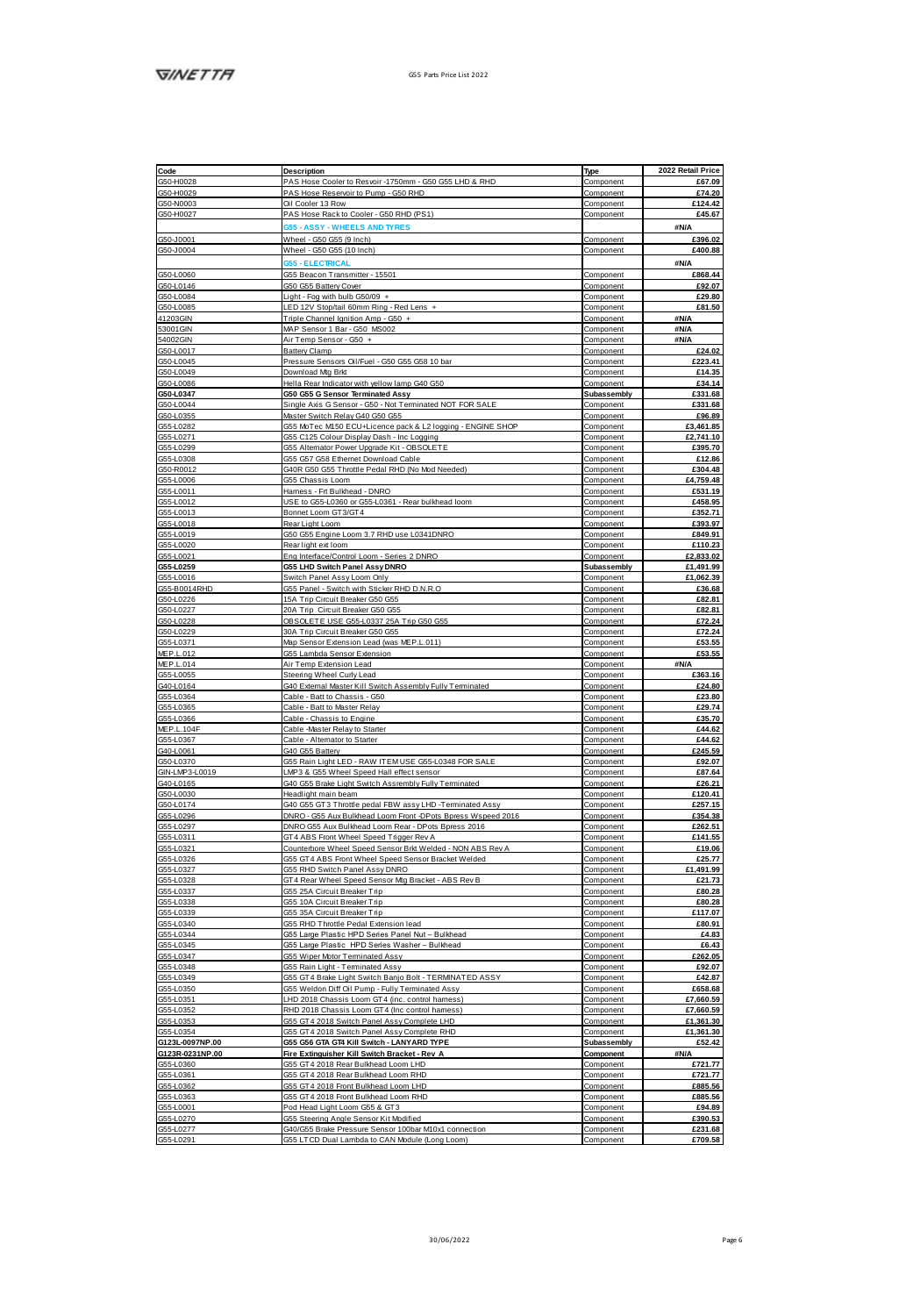| Code                                                 | Description                                                  | Type                   | 2022 Retail Price       |
|------------------------------------------------------|--------------------------------------------------------------|------------------------|-------------------------|
| GSS-L0292                                            | G55 Bosch LSU 4.9 Lambda Sensor                              | Component              | £260.79                 |
| GIN-LMP3-L0099                                       | G57 15 Position CAN Keypa                                    | Component              | £493.66                 |
| GIN-LMP3-L0101                                       | G57 + G55 GT4 2018 PDM30 Power Distribution Module           |                        | £2,412.61               |
|                                                      |                                                              | Component              |                         |
| G40-L0171                                            | G40 Race Aim GS-Dash                                         | Component              | £433.03                 |
| G40-L0172                                            | G40 AIM SmartyCam HD (self contained) 67 - RAW PART          | Component              | £866.07                 |
| G40-L0173                                            | G40 Aim Smarty Cam V Bracket                                 | Component              | £64.34                  |
|                                                      |                                                              |                        |                         |
| G40-L0176                                            | G40 Race Aim Datalogger EVO 4S Assembly Fully Terminated     | Subassembly            | £1,187.75               |
| G40-L0177                                            | G40 Aim SmartyCam HD Assembly Fully Terminated               | Subassembly            | £878.44                 |
|                                                      | <b>ASSY - FUEL SYSTEM</b>                                    |                        | #N/A                    |
|                                                      |                                                              |                        |                         |
| G50-M0012<br>G55-M0100                               | Fuel Tank Dry Break Fill Kit G55 +                           | Component              | £971.16                 |
|                                                      | -6-6 Female adaptor +                                        | Component              | £11.90                  |
| GS0.M0049                                            | G55 Female dry break sampler - GT4                           | Component              | <b>£78.50</b>           |
| <b>FBM9083</b>                                       | Fuel dry break - GT4 +                                       | Component              | AN/A                    |
|                                                      |                                                              |                        |                         |
| <b>FBM3087</b>                                       | Dry break dust cap - GT4 +                                   | Component              | #N/A                    |
| G50-B0075                                            | Fuel cell cover too Gt4                                      | Component              | £67.99                  |
|                                                      | Fuel cell cover bottom                                       | Component              | £109.24                 |
| G50-B0076<br>G50-M0019                               |                                                              | Component              | £20.82                  |
|                                                      | Tank Strap 80/110 Ltrs L/H fuel cell                         |                        |                         |
| G50-M0020<br>G50-M0022                               | Tank Strap 80/110Ltrs R/H                                    | Component              | £20.82                  |
|                                                      | Fitting -6 JIC Straight Bulkhead - G50 +                     | Component              | £7.51                   |
| G50-M0023                                            | Fitting -6 JIC x 90 Bulkhead - G50 +                         | Component              | £15.12                  |
|                                                      |                                                              |                        |                         |
| G50-M0024                                            | Fitting -6 JIC Nut - G50 G55 Fuel System                     | Component              | £2.76                   |
| G50-M0025                                            | 340 Race Tank To Rollover valve (breather)                   | Component              | £168.98                 |
| G50-M0026                                            | Fuel Hose - Cockpit - 90/90 2300mm - G50                     | Component              | £100.38                 |
| G50-M0027                                            | G50 G55 - Fuel Hose - Engine Bay                             | Component              | £119.70                 |
|                                                      |                                                              |                        |                         |
| G50-M0028                                            | G55 3.5 inch Fuel adaptor flange                             | Component              | £32.06                  |
| G50-M0043                                            | Fuel Breather (interior) - 1.22m                             | Component              | £61.02                  |
|                                                      | Fuel hose tank mar bulk GT4 + G40R Tank Breather Hose        | Component              | £93.97                  |
| G50-M0045<br>G50-M0046                               | Drain hose GT4 - Double length 2017                          | Component              | £20.66                  |
|                                                      |                                                              |                        |                         |
| G50-M0047<br>G50-M0091                               | Fuel Sample Adaptor                                          | Component              | £22.94                  |
|                                                      | FIA Roll over valve - GT4                                    | Component              | £531.99                 |
| G50-M0137                                            | G55 G50 GT4 107ltr Tank Complete Assembly                    | <b>Subassembly</b>     | £4,293.71               |
| G50-M0073                                            | Tank box back angle brid (1071)                              | Component              | £31.90                  |
|                                                      |                                                              |                        |                         |
| G50-M0076<br>G50-M0077                               | Fuel surround 107 ltrs ali box - MUST BE WELDED Rev A        | Component              | £194.07                 |
|                                                      | Fuel cell lid 110 ltrs                                       | Component              | £205.91                 |
| SA110UP                                              | Fuel Cell 107ltr with Uprated Pump G50 +                     | Component              | £3,964.54               |
|                                                      | G50 G55 Fuel Pump107L Tank HP Bosch 8BAR                     |                        | £545.89                 |
| G50-M0103<br>G50-M0136                               |                                                              | Component              |                         |
|                                                      | Tank to bulkhead Ihdithd - Dash 6 - Ends 45 deg + 90 deg     | Component              | £131.82                 |
|                                                      | <b>ISS - OIL SYSTEM</b>                                      |                        | <b>SN/A</b>             |
|                                                      |                                                              |                        |                         |
| <b>FBM2522</b>                                       | Adaptor -8 JIC x 3/8 npt male/male +                         | Component              | #N/A                    |
| G50-G0110                                            | Weldon Diff Oil Pump - RAW PART - USE G55-L0350 for Sale     | Component              | £658.68                 |
| G55-N0001                                            | Tank Dry Sump 10 Ltr RHD                                     | Component              | £396.62                 |
| G50-N0046                                            | Oil Hose Pump to Cooler - G55 G50 LHD +                      |                        | £176.41                 |
|                                                      |                                                              | Component              |                         |
| G50-N0047                                            | Oil Hose Tank to Sump - G55 G50 LHD +                        | Component              | <b>F19354</b>           |
| G55-B0140<br>G55-N0006                               | Oil Cooler Duct Fence 1.2mm Alu-1050                         | Component              | £21.25                  |
|                                                      | Oil Cooler 34 Row                                            | Component              | £285.65                 |
|                                                      |                                                              |                        |                         |
|                                                      |                                                              |                        |                         |
| G50-N0004                                            | Adaptor Dash -12JIC to M22d.5                                | Component              | £7.36                   |
| BF16                                                 | Breather Filter G50/G40                                      | Component              | £25.84                  |
|                                                      |                                                              |                        |                         |
| G55-N0071                                            | Ginetta Tech 10w60 Engine Oil 5 Litre                        | Component              | £75.94                  |
| G55-N0072                                            | Ginetta Tech   S 75w90 Diff Oil 1 litte                      | Component              | £21.79                  |
| G40-N0016                                            | Ginetta Tech 75w90 Gear/Diff Oil 1 Litre                     | Component              | £19.43                  |
| G55-N0039                                            | G55 Dry Sump Oil Tank - LHD - Rev A                          | Component              |                         |
|                                                      |                                                              |                        | £396.62                 |
|                                                      | <b>ISS - WATER SYSTEM</b>                                    |                        | #N/A                    |
| G40-P0030                                            | G40 G55 Hose 32mm x 45 deg                                   | Component              | £19.06                  |
| E45-38                                               | Silicon Hose - 38mm 45degrees Blue                           | Component              | #N/A                    |
|                                                      |                                                              | Component              |                         |
| G40-P0001                                            | G40/G55 Tall Neck Radiator Cap                               |                        | £14.87                  |
| G50-P0003                                            | Header Tank - G40 Race G50 G55 - Rev A                       | Component              | £124.60                 |
| G50-P0005                                            | Radiator Fan (pull) 12inch (G50/G55)                         | Component              | £128.90                 |
| G50-P0009                                            |                                                              |                        | 623.10                  |
| G55-R0081                                            | Water Pipe - Small<br>GSS Hot Climate Kit Rad BKT LH - Rev A | <b>Subassembly</b>     | £15.58                  |
|                                                      |                                                              | Component              |                         |
| G55-R0082                                            | GSS Hot Climate Kit Rad BKT RH                               | Component              | £15.58                  |
| G55-R0083                                            | G55 Hot Climate Kit Closing Plate                            | Component              | £15.58                  |
| G55-P0006                                            | Water Rail Ø32 - Engine to Rad - LH                          | Component              | £55.01                  |
| G55-P0008                                            | Water Rail Ø32 - Rad To Engine - RH                          | Subassembly            | £55.01                  |
|                                                      |                                                              |                        |                         |
| G55-P0009                                            | Water Rail Ø32 with T-piece - 300mm Long                     | Subassembly            | £18.57                  |
| G50-P0011                                            | G50 Bottom Rail Outlet 0.5in                                 | Component              | £2.38                   |
| G55-P0013                                            | Hose - 38 - 32 STR Reducer                                   | Component              | £17.55                  |
| GSS-R0010                                            |                                                              | Component              | £30.81                  |
|                                                      | Bracket - Radiator Rev-A                                     |                        |                         |
| G55-P0026                                            | GSS Hot Climate Water Radiator                               | Component              | £811.70                 |
| G40-L0166                                            | G40 G55 Radiator Fan Fitting Kit (Set 4)                     | Component              | £11.16                  |
|                                                      | 350 G55 Air Jacks                                            |                        | #N/A                    |
|                                                      |                                                              |                        |                         |
|                                                      | Airjack-6 JIC Blanking Cap +                                 | Component              | <b>SN/A</b>             |
| FBM3740<br>GS0-R0028                                 | Airiack - 50mm +                                             | Component              | £670.43                 |
|                                                      | Liéonk - Afimm +                                             | Component              | <b>£769.50</b>          |
|                                                      |                                                              |                        |                         |
| G50-R0029<br>G50-R0031                               | use GIN-LMP3-R0061 - Airlack Connecting Valve Plug           | Component              | £296.29                 |
| G50-R0032                                            | Airlack 10mm Ali Tube - Stocked and ordered in Metres 4m     | Component              | £8.43                   |
|                                                      | Airiack - Single Banio                                       | Component              | £31.42                  |
|                                                      | Airlack Connector Hose                                       | Component              |                         |
| G50-R0033<br>G50-R0044                               |                                                              |                        | £22.83                  |
|                                                      | Airjack M14 Banjo Bolt -6 JIC take off +                     | Component              | £14.33                  |
| G50-R0051                                            | Airlack M14 Banio Bolt 30mm - BBA2-55                        | Component              | 612.35                  |
|                                                      | Airjack Adaptor - Lance                                      | Component              | £2.98                   |
|                                                      |                                                              |                        | £0.49                   |
|                                                      | Air iack aluminium washers M14x20x1.5                        | Component              |                         |
|                                                      | POWER STEERING BONDED SEAL M14                               | Component              | £1.56                   |
| G50-R0059<br>G50-R0119<br>GIN-V6-A-0009<br>G50-R0030 | Airiack Lance +                                              | Component              | £361.66                 |
| G50-R0035                                            | Airjack Support for 60mm leg +                               | Component              | £259.22                 |
| G50-R0034                                            | Airlack Support for 50mm leg +                               | Component              | £246.34                 |
|                                                      |                                                              |                        |                         |
| TET                                                  | Airjack T Piece                                              | Component              | £92.07                  |
| G55-R0019<br>G55-R0027                               | Pipe - Air Lance Connector +<br>Airjack Valve Bracket - RH   | Component<br>Component | £45.33<br><b>£13.78</b> |